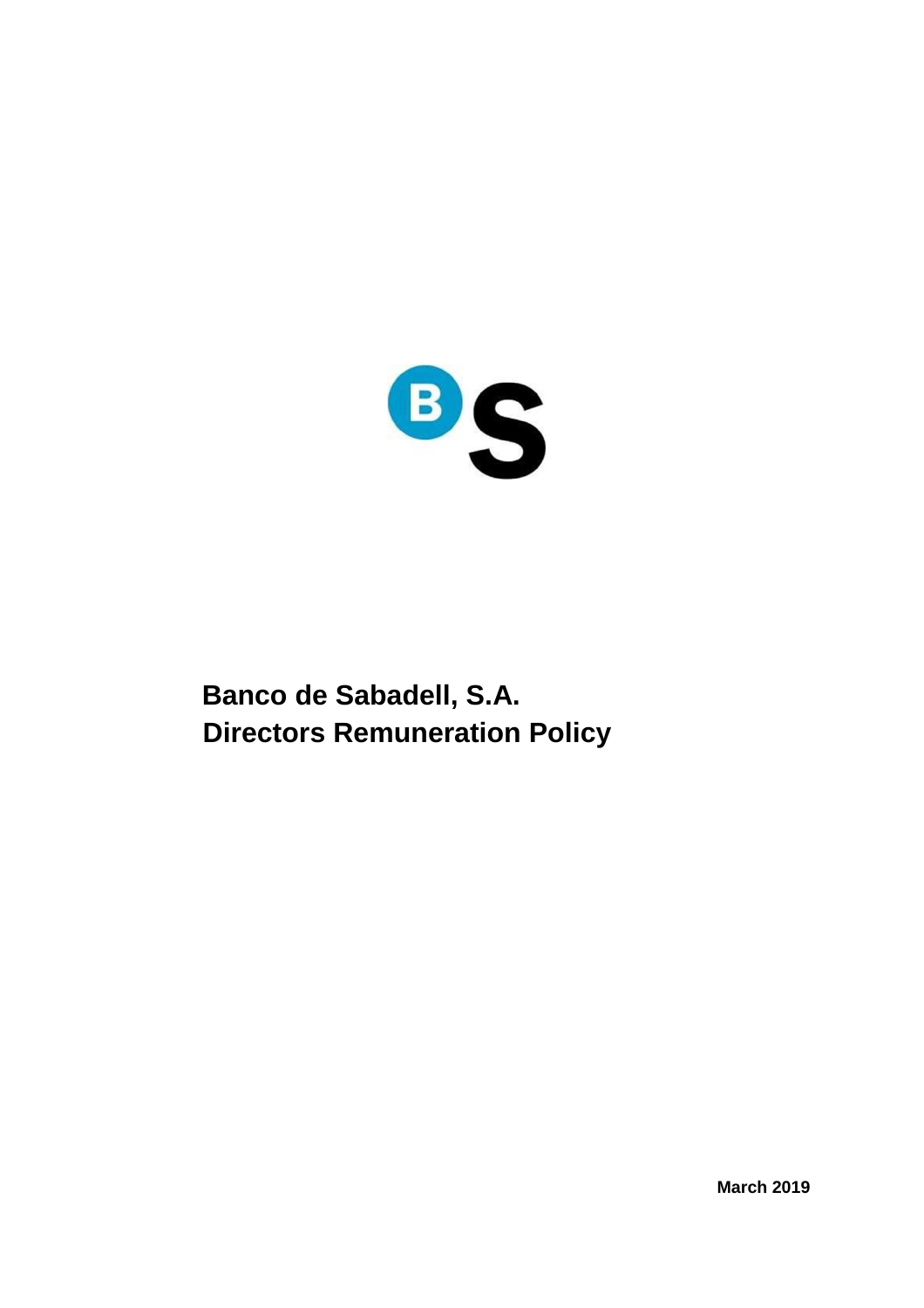### **CONTENTS**

| $\mathbf{1}$ . |                                                                           |  |
|----------------|---------------------------------------------------------------------------|--|
|                | 1.1. General principles of the Banco Sabadell Group's Remuneration        |  |
|                |                                                                           |  |
|                | 1.3. Main developments in the Directors Remuneration                      |  |
| 2.             |                                                                           |  |
|                | 2.1. System for remunerating directors as members of the Board of         |  |
|                | 2.2. System for remunerating directors for performing                     |  |
| 3.             |                                                                           |  |
|                | 3.1. Remuneration for directors in their capacity as members of the Board |  |
|                | 3.2. Remuneration for directors for performing executive                  |  |
|                |                                                                           |  |
| 4.             | <b>Competent bodies.</b><br>21                                            |  |
|                | 5. Comments on Remuneration Policy in future years 24                     |  |
| 6.             |                                                                           |  |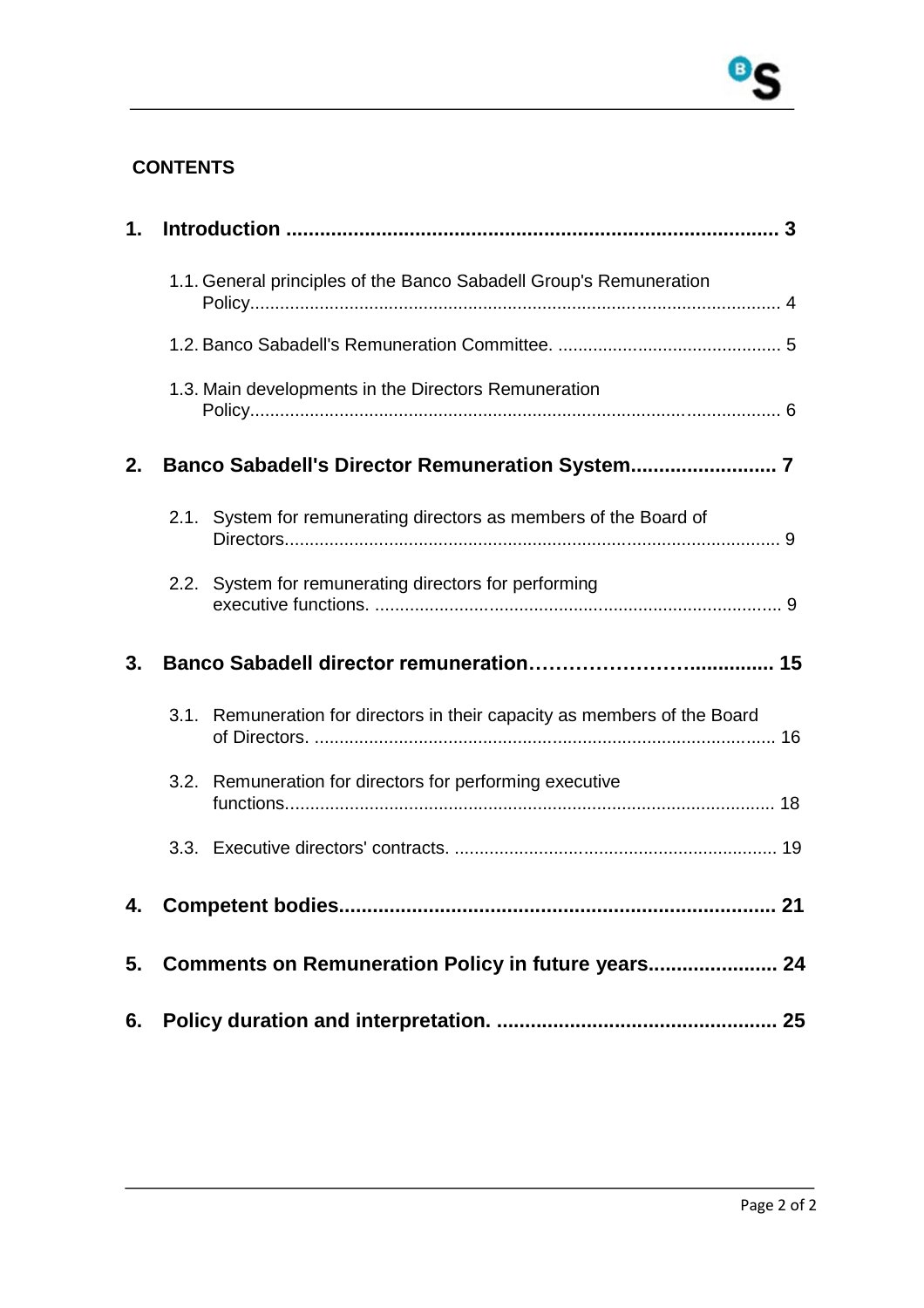

### **1. Introduction**

The General Meeting of Shareholders, held on 19 April 2018, approved the current Directors Remuneration Policy for the years 2018, 2019 and 2020, in accordance with articles 529 septdecies, octodecies and novodecies of the Capital Companies Act, which includes the principles applicable to the remuneration of directors as members of the Board of Directors, as well as the remuneration of directors who perform executive functions and, in the case of the latter, the remuneration items in the Directors Remuneration Policy coincide with the Senior Management Remuneration Policy.

On 20 December 2018, following a favourable report from the Remuneration Committee, the Board of Directors of Banco de Sabadell, S.A. (hereinafter, "Banco Sabadell", the "Bank" or the "Institution") approved the amendment of the Banco Sabadell Group Remuneration Policies, comprising: the Senior Management Remuneration Policy, the Group's Identified Staff Remuneration Policy, the Banco Sabadell Group's Remuneration Policy and the Banco Sabadell Spain's Remuneration Policy, with a view to incorporating certain amendments required by legislation and good practices.

In accordance with article 529 novodecies of the Capital Companies Act, the General Meeting of Shareholders is responsible for approving this Directors Remuneration Policy (the "Directors Remuneration Policy" or the "Policy") which, once approved by the General Meeting of Shareholders, replaces in all its terms the policy approved on 19 April 2018, and which will be in force for 2019, 2020 and 2021, including certain changes to the executive director remuneration system. The remuneration system for directors in their capacity as members of the Board of Directors has not undergone any changes and its terms and conditions are identical to those established in 2018.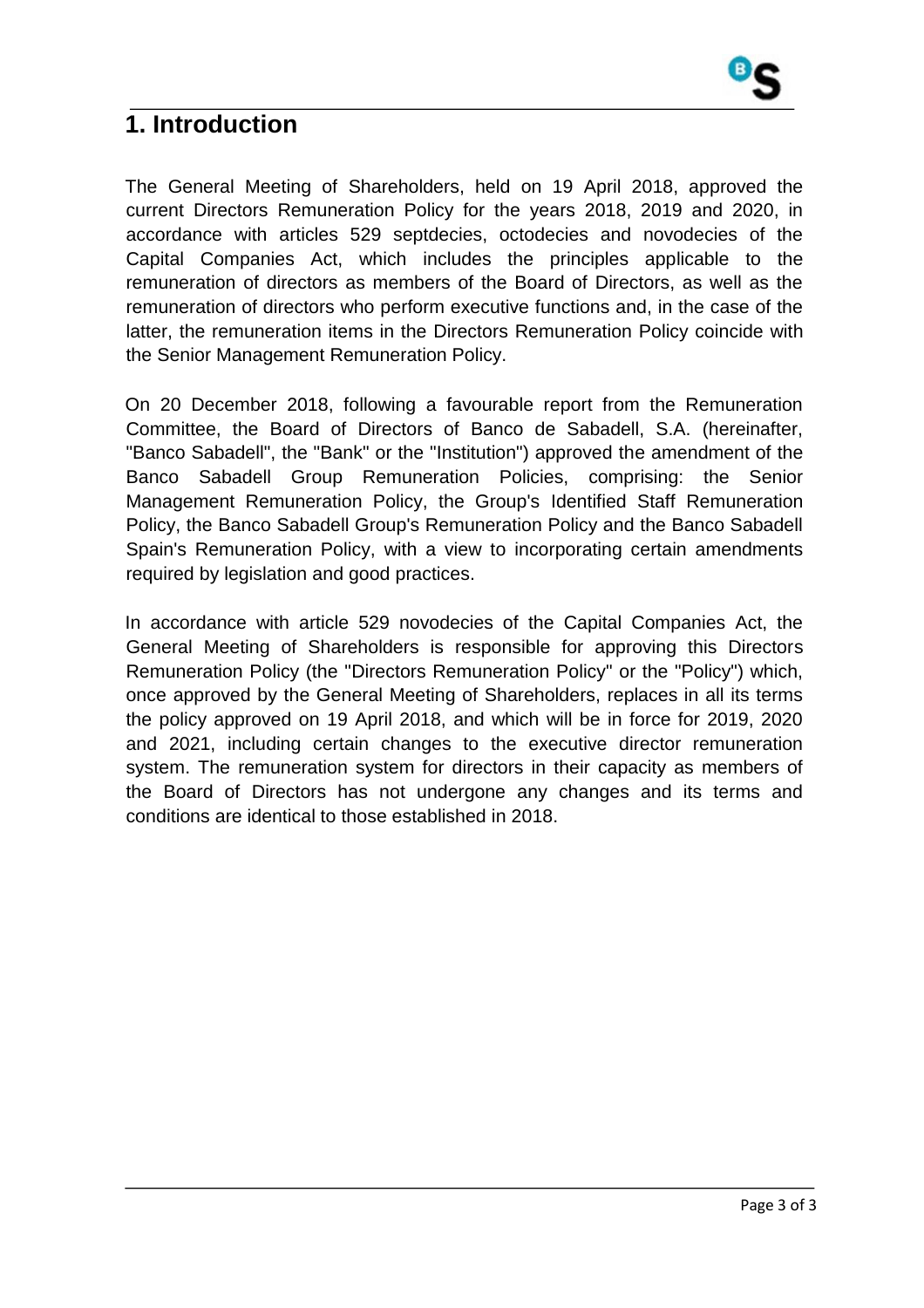

#### **1.1. General principles of the Banco Sabadell Group's Remuneration Policy.**

The Banco Sabadell Group's Remuneration Policy is focused on creating longterm value by aligning the interests of its shareholders and employees, in coherence with the strategic goals in terms of risks and the business, and the values of the Bank, all under a prudent management approach while avoiding conflicts of interest.

The principles of the Banco Sabadell Group's Remuneration Policy are as follows:

- 1. Promote medium- and long-term sustainability of the business and the company, in addition to alignment with the group's values. This entails:
	- $\triangleright$  Aligning the remuneration with the interests of the shareholders and with the creation of long-term value.
	- $\triangleright$  Promoting rigorous risk management, with measures to avoid conflicts of interest.
	- $\triangleright$  Aligning with the Group's long-term business strategy, objectives, values and interests.
- 2. Ensuring a competitive and equitable remuneration system (external competitiveness and internal fairness):
	- $\triangleright$  Ability to attract and retain the best talent.
	- $\triangleright$  Rewarding professional track record and responsibility, regardless of the employee's gender.
	- $\triangleright$  Aligning with market standards, while providing flexibility to adapt to changes in the situation and in the demands of the sector.
- 3. Rewarding performance, by aligning remuneration with the results achieved by the individual and the level of risk assumed:
	- $\triangleright$  An appropriate balance between the various components of remuneration.
	- $\triangleright$  Consideration of current and future risks and results, not encouraging the assumption of risks that exceed the level tolerated by the Institution.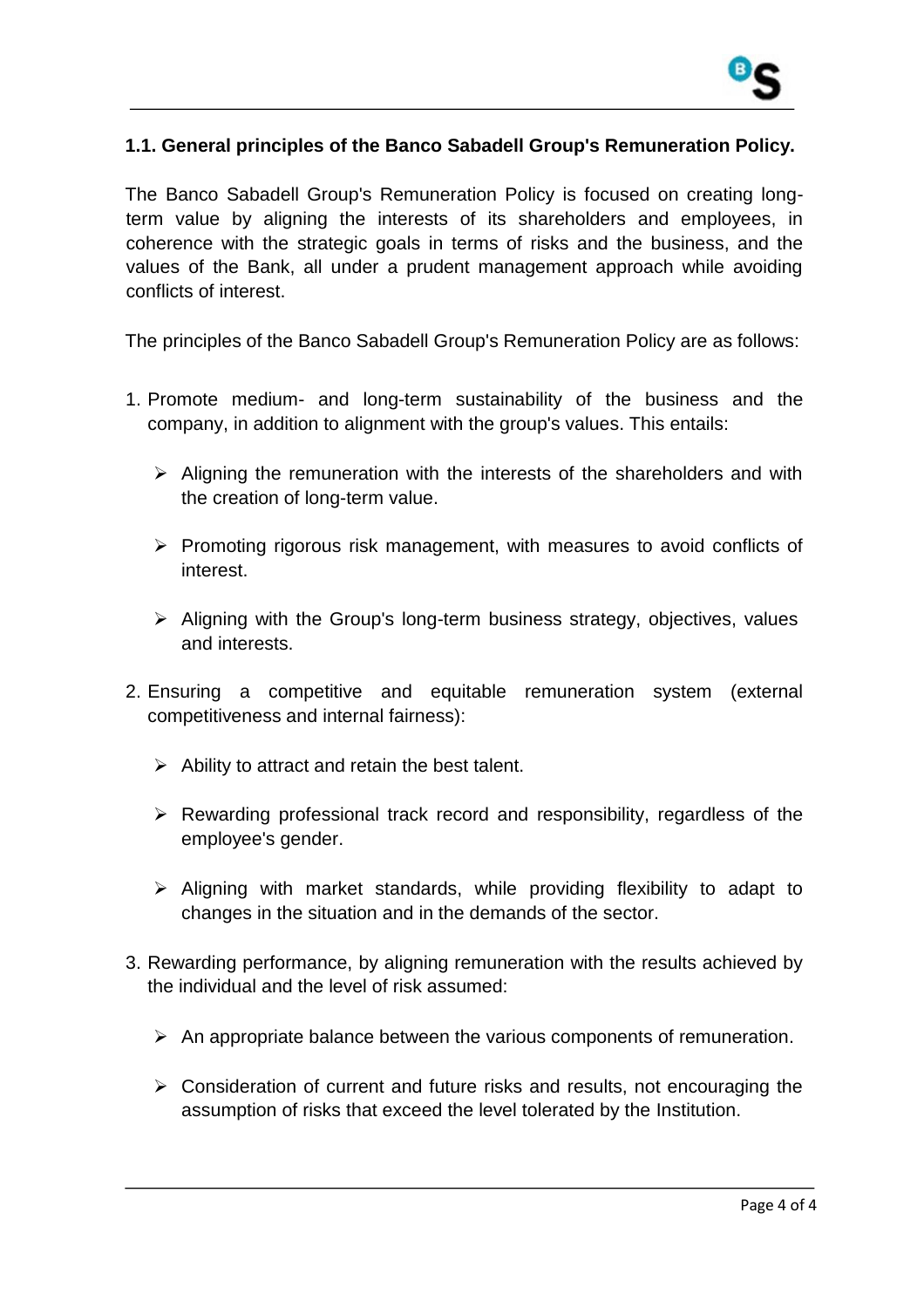

 $\triangleright$  A simple, transparent and clear system. The Banco Sabadell Group Remuneration Policy will be understandable and easy to communicate to the entire workforce.

The Remuneration Policy contemplates a vision of total remuneration taking into account all the remuneration elements and the relationship between them, establishing an appropriate balance between fixed remuneration and variable remuneration, and a distribution of remuneration between the short and long term, safeguarding the rights and interests of customers.

#### **1.2. Banco Sabadell's Remuneration Committee.**

Apart from advising specifically on the proposed Directors Remuneration Policy in accordance with article 529 novodecies of the Capital Companies Act, the Remuneration Committee's duties include, in accordance with article 62 of the Articles of Association of Banco Sabadell, proposing to the Board of Directors the remuneration policy for directors and general managers and persons performing senior management functions, and the individual remuneration and other contractual conditions for executive directors, and exercising oversight to ensure that they are complied with.

In accordance with the provisions of article 62 of the Articles of Association, at the end of 2018, Banco Sabadell's Remuneration Committee comprised 4 nonexecutive directors, all of whom are independent, as follows:

Chair, Ms. Aurora Catá Sala Member, Mr. Anthony Frank Elliott Ball Member, Ms. Maria Teresa Garcia-Milá Lloveras Member, Mr. George Donald Johnston Non-Member Secretary: Ms. María José García Beato

#### **1.3. Main developments in the Directors Remuneration Policy.**

The most significant developments in the Remuneration Policy, with respect to the Remuneration Policy approved by the General Meeting of Shareholders of 19 April 2018, only affect the executive directors' remuneration system and are the same amendments incorporated into the Senior Management Policy, their detail being as follows:

 Review of the malus and clawback clauses to include criteria based on earnings and risks, and elimination of the need for malice or negligence,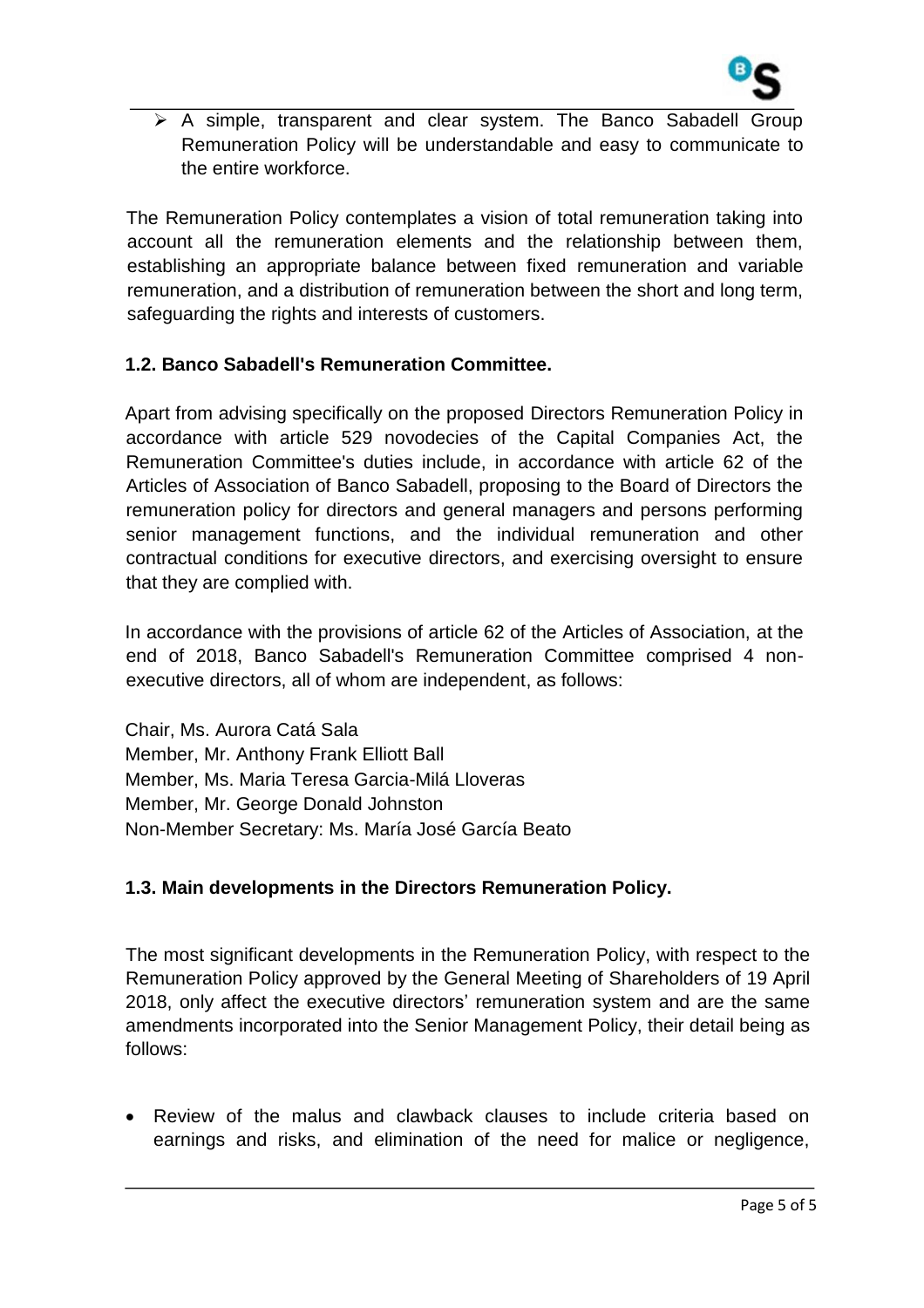

extending the scope of application of the clauses. The following factors will be considered when applying them:

- Significant failures in risk management by the institution or by a unit.
- An increase in capital requirements at the institution or one of its business units that was not planned for at the time the exposure was generated.
- Regulatory penalties or legal convictions for events attributable to the unit or the staff responsible for them. Additionally, failure to comply with the institution's internal codes of conduct.
- Improper conduct, whether individual or collective. Negative effects deriving from marketing unsuitable products, and the liability of persons or bodies making such decisions, will be considered especially significant.
- Better definition of the procedures and responsibilities of the various bodies and departments in connection with remuneration.
- Quarterly payment of the amounts derived from post-contractual noncompetition clauses, capped at the amount of remuneration that would have been paid in the non-competition period if the person were still employed.
- Post-contractual non-competition clauses subsist at most until the first age of ordinary retirement established in the current legislation at any given time. Such clauses must be expressly included in the contracts and approved by the Remuneration Committee.
- The Group's annual and multi-year objectives must include correction factors or minimum thresholds (trigger objectives) linked to the Group's capital and liquidity indicators.
- Modification of the *ex ante* adjustments, which may be applied at the level of the Group, the unit or the country, or even the individual, in order to cover the various types of risk.
	- o This variable remuneration adjustment, which can reduce the initial amount of available remuneration to zero, ensures that the variable remuneration is fully aligned with the risks assumed.
	- o The variable remuneration adjustment will cover all the cases or situations that might have an impact on the Group's risk profile and that were not fully factored into the assessment of the objectives set at the beginning of the year.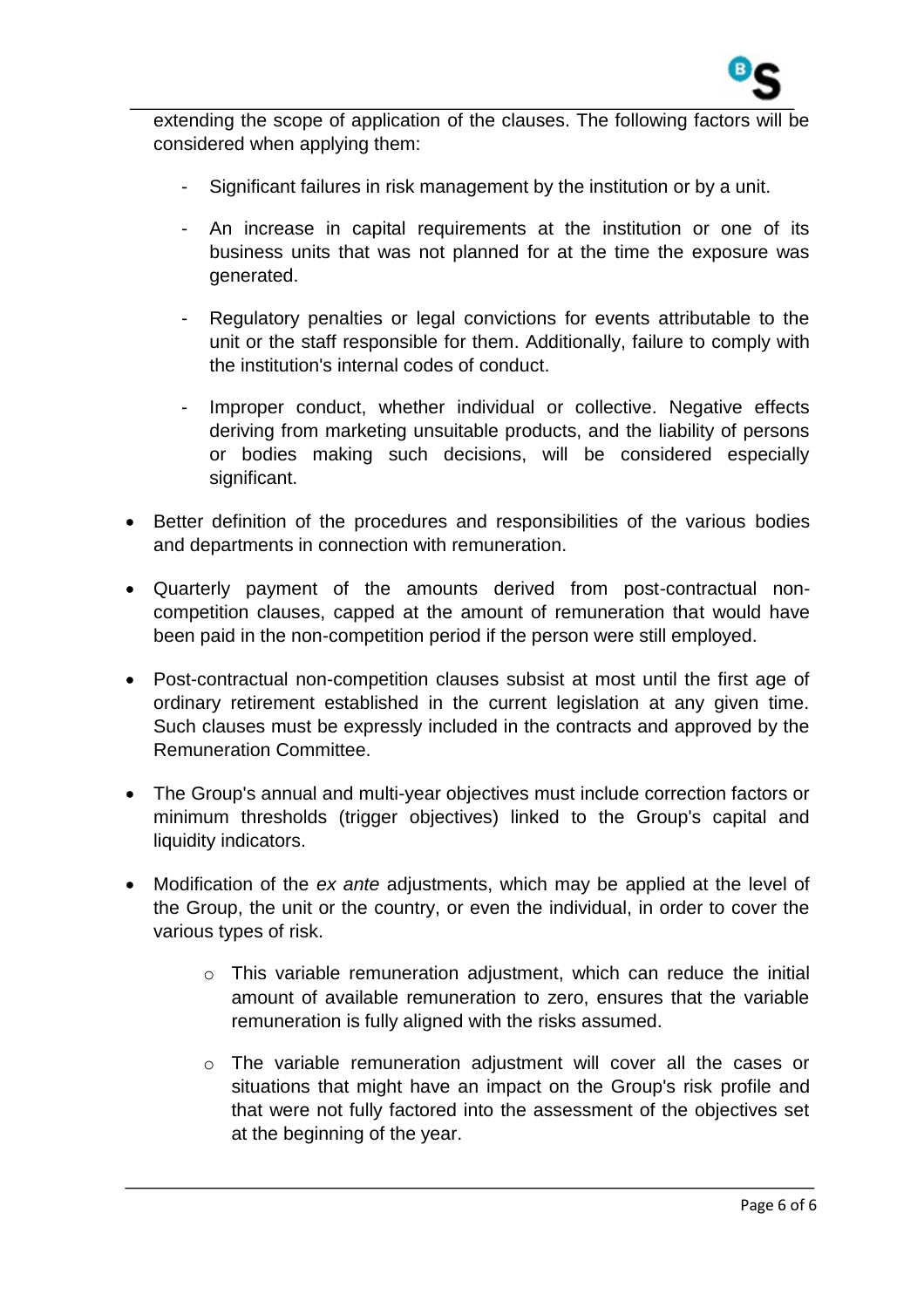

- $\circ$  If the Maximum Distributable Amount (MDA) established by the regulations is reached, the variable remuneration may be reduced or eliminated entirely.
- Improvement of the definition of the cap consisting of 100% of fixed remuneration for a given year. This cap can be raised to 200% of fixed remuneration, subject to approval by the General Meeting of Shareholders, in the cases expressly defined in the Policy.

# **2. Banco Sabadell's Director Remuneration System**

The Banco Sabadell Directors' Remuneration System distinguishes between the directors' remuneration for performing their functions as members of the Board of Directors and the remuneration for performing executive functions, as regulated in articles 50 and 85 of the Articles of Association.

#### **2.1. System for remunerating directors for their functions as members of the Board of Directors**

In accordance with articles 217 and 529 septdecies of the Capital Companies Act, the system of remunerating directors for their functions as members of the Board of Directors consists of:

- Fixed remuneration for belonging to the Board of Directors.
- Attendance fees, for a maximum of 11 ordinary meetings, with the possibility of collecting attendance fees for at most two meetings that they miss for justified reasons provided that they grant proxy in those cases. No amounts are payable for attendance at extraordinary Board meetings.

Each year the Board of Directors will set both the fixed remuneration and the meeting attendance fees payable to directors for their functions as members of the Board of Directors. It will also establish a specific amount for performing the function of Lead Independent Director. Additionally, it will establish the amounts payable to non-executive directors for chairing or membership of Board subcommittees and/or Advisory Boards. All the foregoing will be within the overall maximum amount established by the General Meeting of Shareholders for remuneration of the members of the Board of Directors. Non-executive directors do not qualify for the remuneration or the benefits that apply to Bank employees, and they are not included in the retirement benefit or long-term incentive schemes.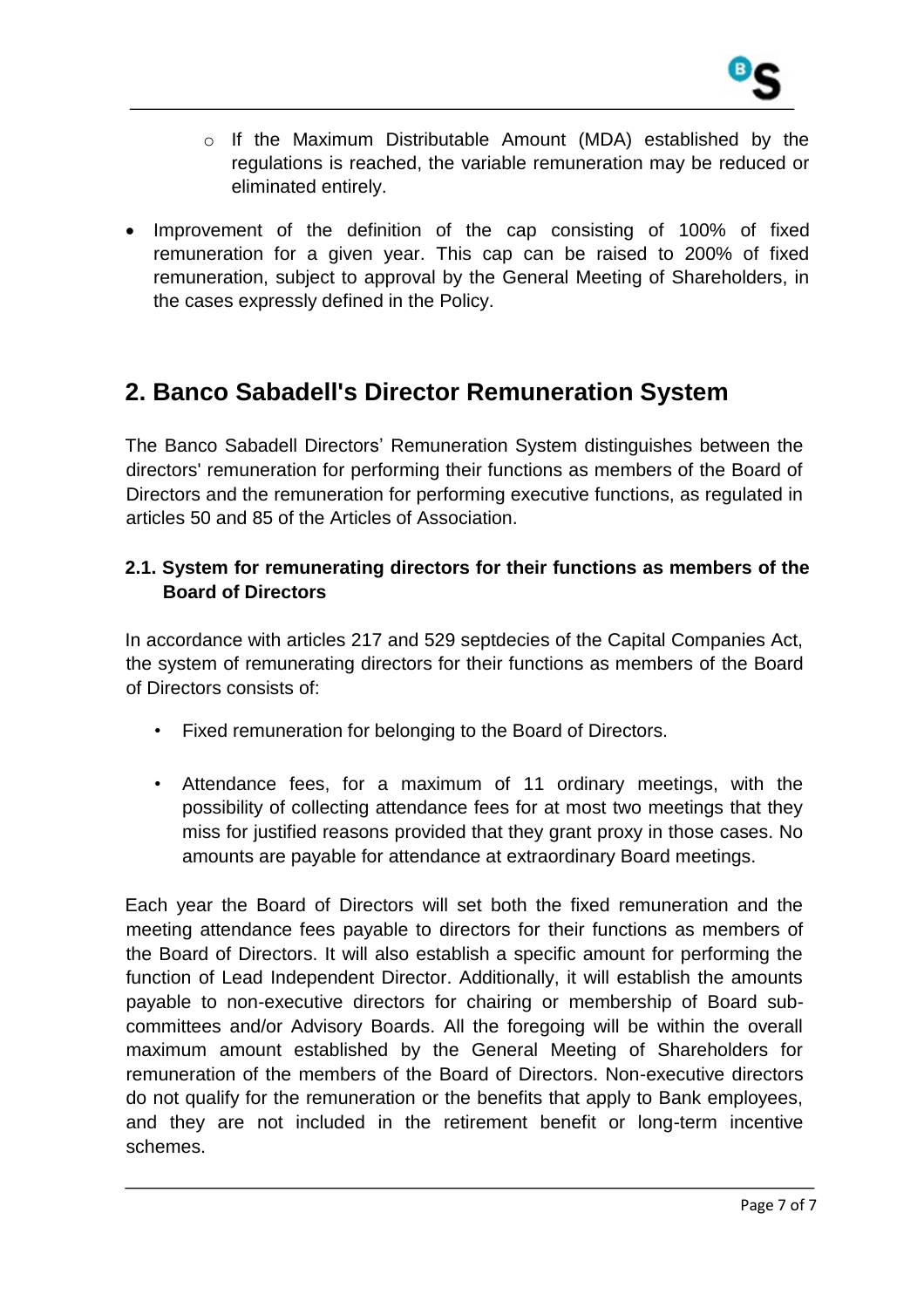

#### **2.2. System for remunerating directors for performing executive functions**

In addition to the remuneration as members of the Board of Directors, executive directors are remunerated for performing executive functions, as the Board of Directors will approve annually.

Executive directors' remuneration for each year is set by the Board of Directors within the overall maximum limit established by the General Meeting of Shareholders in this Directors Remuneration Policy for each of the items that make up their remuneration.

The Board of Directors will comply with the provisions of the applicable legislation, having regard to its special status as a financial institution and in accordance with the items, terms and conditions established in the Directors Remuneration Policy, which addresses total remuneration taking into account all the remuneration elements and the relationship between them, establishing an appropriate balance between fixed and variable remuneration, and a distribution of remuneration between the short and long term, safeguarding the rights and interests of shareholders, investors and customers.

The headings of remuneration for executive directors coincide with those for the rest of senior management in the terms set out in the Banco Sabadell Remuneration Policy for Senior Management amended by the Board of Directors on 20 December 2018.

The executive directors' remuneration for performing executive functions comprises:

- Fixed remuneration.
	- Fixed salary.

This is the sum of guaranteed remuneration components linked to the set of functions and responsibilities of the person's position, recognising the executive director's contribution within that position, while they occupy it.

Benefits.

These aim to complement the monetary and non-monetary remuneration with other elements that increase the loyalty and commitment on the part of the executive directors.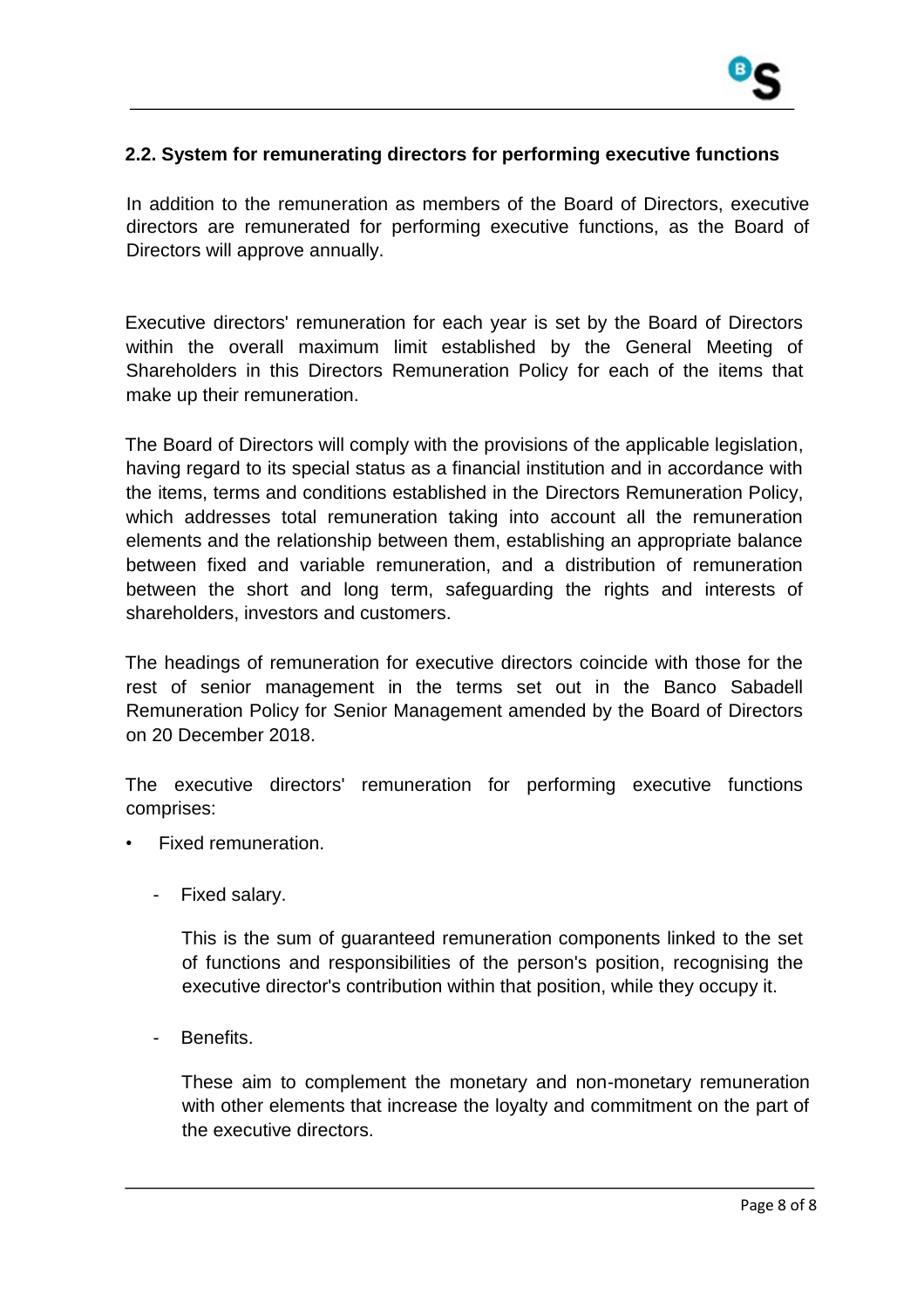

Executive directors enjoy benefits in the same conditions as the rest of the workforce.

- Pension schemes and providential plans.

In order to cover retirement and other contingencies in a manner that is appropriate to the functions performed by executive directors, the Board of Directors may, at the proposal of the Remuneration Committee, establish specific providential plans and assign them to executive directors. 15% of contributions are treated as discretionary pension benefits and, consequently, are linked to the percentage attainment of the beneficiary's short-term targets, capped at 100% of the amount.

• Short-term variable remuneration.

Executive directors will be assigned variable short-term remuneration, which is approved annually by the Board of Directors, at the proposal of the Remuneration Committee, and whose main purpose is to reflect performance in the year measured through objectives aligned with the risk incurred.

Each executive director will be allocated a target amount (reference amount of variable remuneration based on 100% compliance with targets) to be paid as a function of the degree of compliance with the established goals, generally corresponding to the Group's goals for the year, including metrics measuring risk control and management, solvency, capital and strategic goals, with weightings assigned to each indicator and a scale of achievement, published in the Annual Report on Director Remuneration.

Long-term remuneration.

All the executive directors will be assigned a long-term remuneration that may consist, by decision of the Board of Directors at the proposal of the Remuneration Committee, of a long-term variable remuneration system, to which end a target amount and multi-year objectives will be established, in combination with the executive directors' performance; or a system will be proposed to the General Meeting of Shareholders based on the appreciation of the share that also incorporates multi-year objectives relating to the executive directors' performance, whose specific allocation will be decided upon by the Board of Directors on the basis of a report by the Remuneration Committee.

Notwithstanding the foregoing, the General Meeting of Shareholders has the power to define other incentive models.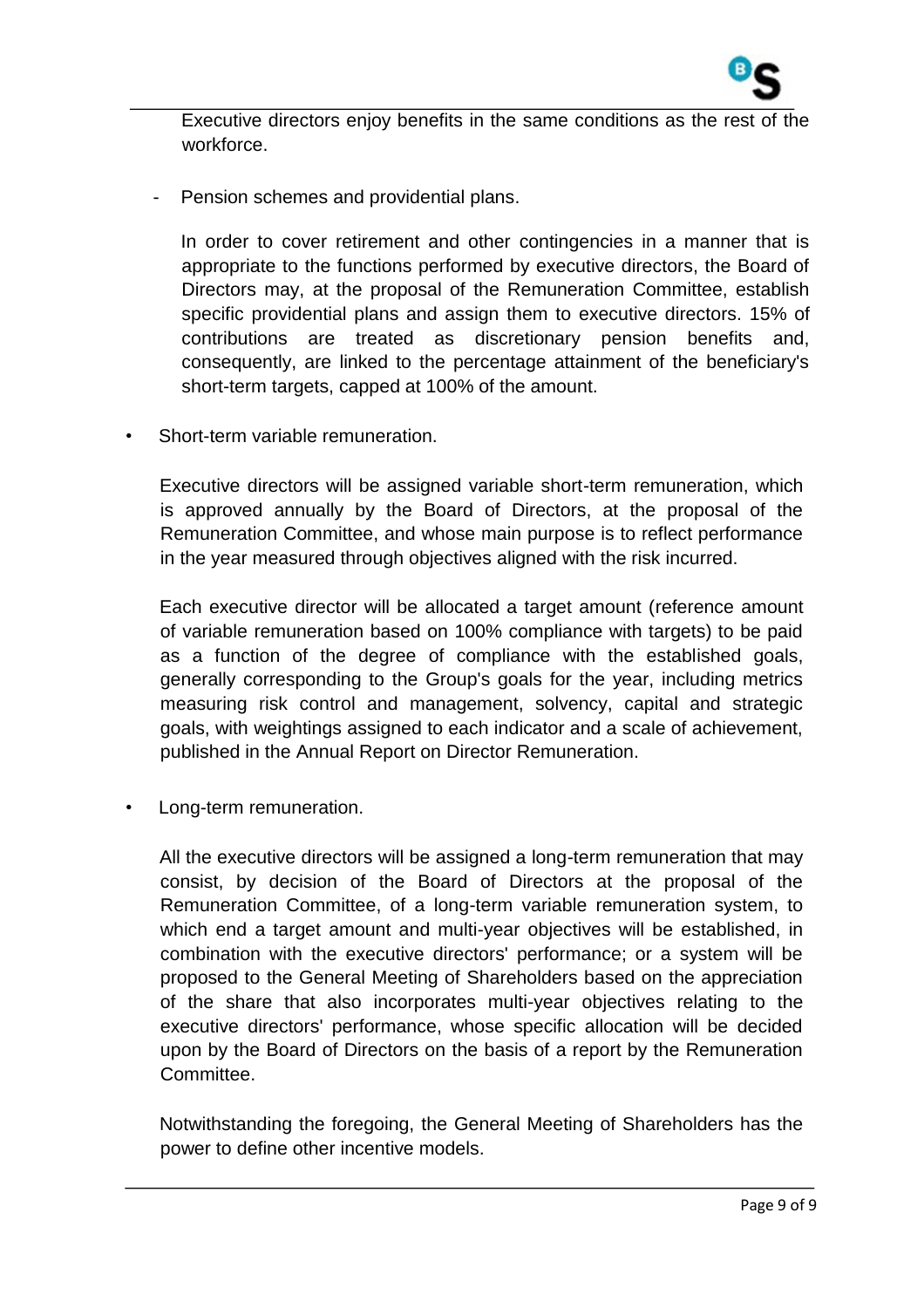The following criteria apply to the executive directors' remuneration system:

Limit on the ratio between components of fixed and variable remuneration.

Variable remuneration is capped at 100% of the fixed remuneration for a given year. The cap can be raised to 200% of the annual fixed remuneration items, subject to approval by the General Meeting of Shareholders, in the cases expressly defined in the Policy, there being no scope for discretion on the part of the Remuneration Committee at the time when it is recognised.

Ex ante adjustment of variable remuneration.

Inclusion of an *ex ante* adjustment to the entire variable remuneration, determined by the Board of Directors at the proposal of the Remuneration Committee. For this adjustment, factors relating to the Institution's risks and results will be taken into account and the adjustment may be at the level of the Group, unit or country, and even the individual, in order to cover the various types of risk.

- o This variable remuneration adjustment, which can reduce the initial amount of available remuneration to zero, ensures that the variable remuneration is fully aligned with the risks assumed.
- $\circ$  The variable remuneration adjustment will cover all the cases or situations that might have an impact on the Group's risk profile and that were not fully factored into the assessment of the objectives set at the beginning of the year.
- o If the Maximum Distributable Amount (MDA) established by the regulations is reached, the variable remuneration may be reduced or eliminated entirely.
- Deferral and payment in equity instruments.

Both short-term variable remuneration and long-term remuneration will be deferred over five years and will be paid in equity instruments, with the lockup periods provided for in the applicable regulations, thereby aligning receipt of the remuneration with long-term results and shareholders' interests and risks.

• Rules applicable to payment in equity instruments.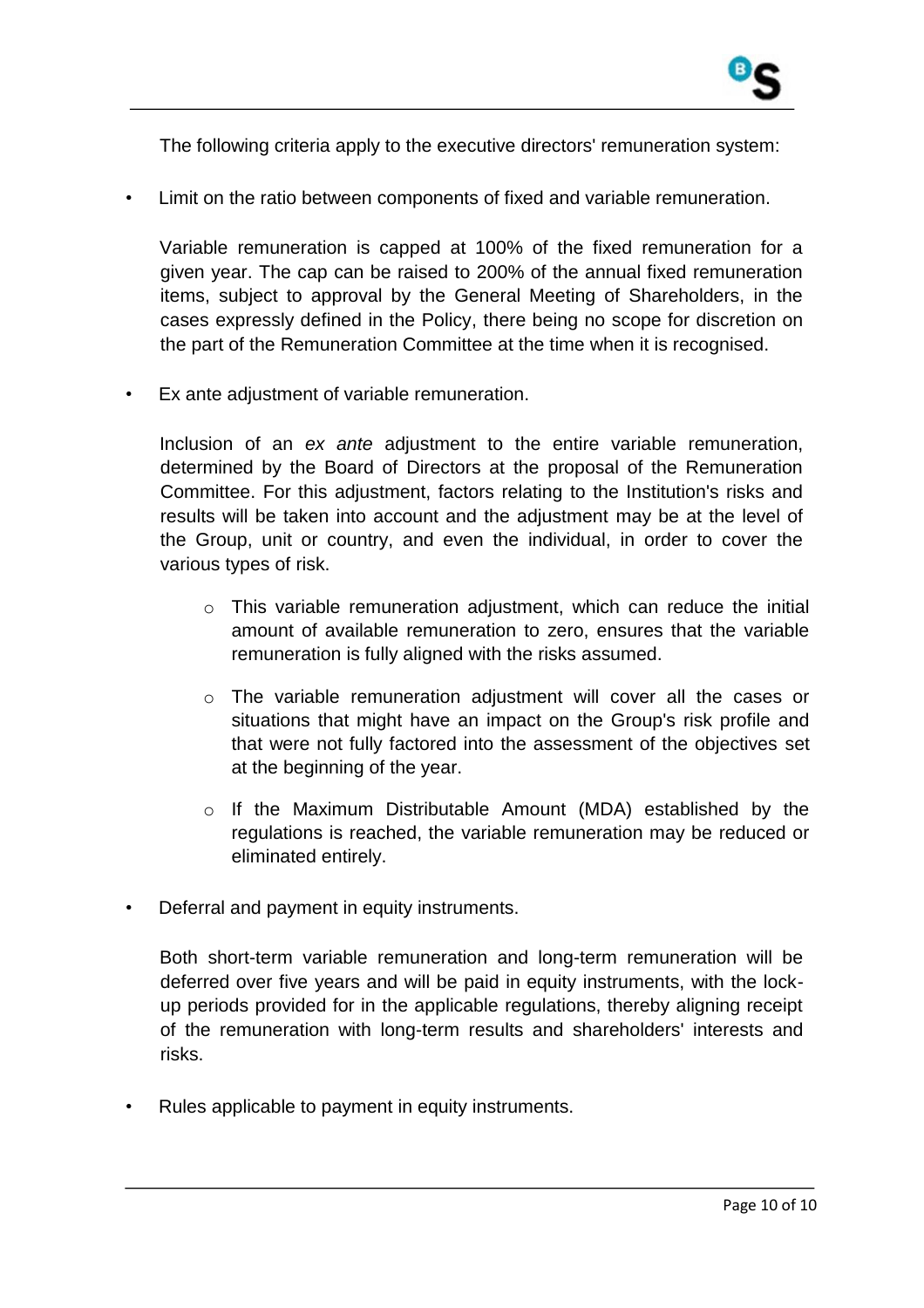

- The equity instruments will generally be valued at their market value on the grant date.
- The Institution will not pay interest or dividends on deferred cash or equity instruments that are granted as variable remuneration.
- Banco Sabadell will not allow personal hedging strategies with ad hoc financial products or any mechanism that guarantees collection of part or all of the remuneration or that offsets losses on equity instruments received as part of variable remuneration that are deferred or under lock-up.
- All the equity instruments received as variable remuneration are under lock-up period of one year after their delivery.

The disposal of the shares received in the form of short-term variable remuneration and the long-term incentive will be restricted until a period of at least 3 years has elapsed since their delivery unless the executive director holds an amount equivalent to twice their fixed annual remuneration.

- Special rules for the long-term incentive using systems based on the increase in the value of the share.
	- Systems based on the increase in the value of the share will be subject to the deferral rules applicable to the variable remuneration and also, at the time of payment, to the rules on percentages to be paid in cash and equity instruments.
	- In any case, they will be governed by the rules approved by the General Meeting of Shareholders and their implementing regulations approved by the Board of Directors, at the proposal of the Remuneration Committee.
- Application of malus clauses.

Short-term and long-term variable remuneration not yet received (up to 100% of the amount) will be subject to clauses for the reduction or cancellation of deferred amounts (malus), in the event of the poor financial performance of the Bank as a whole or of a specific division or area or of the exposures generated by the executive director to whom they are applicable. For these purposes, the performance assessment will be compared with subsequent performance of the variables that contributed to achieving the objectives.

In this respect, the following factors will be considered: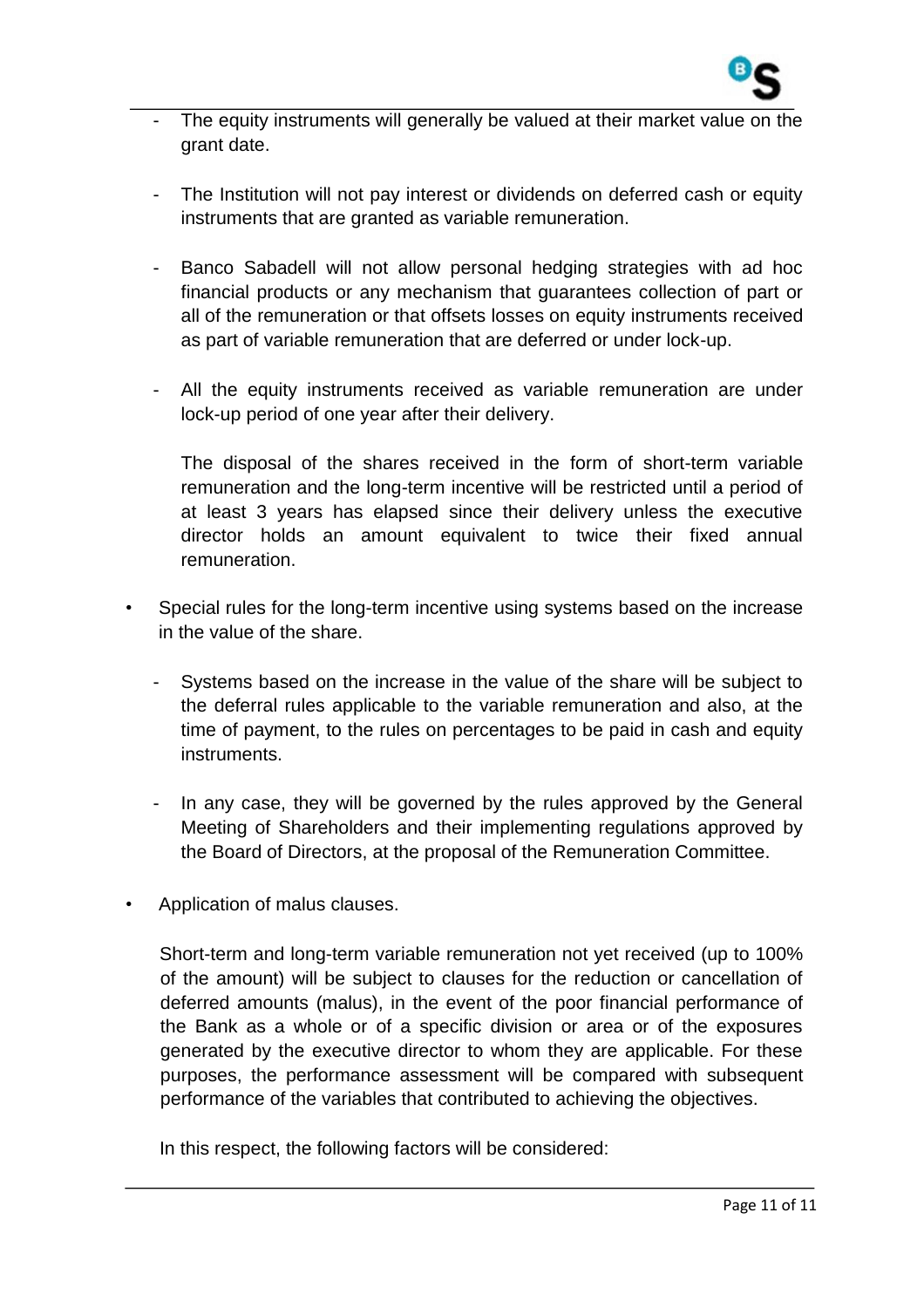

- Significant failures in risk management by the Institution or a unit.
- An increase in capital requirements at the Institution or one of its business units not planned at the time that exposure was generated.
- Regulatory penalties or legal convictions for events attributable to the unit or the staff responsible for them. Additionally, failure to comply with the institution's internal codes of conduct.
- Improper conduct, whether individual or collective. Negative effects deriving from marketing unsuitable products, and the liability of persons and bodies making such decisions, will be considered especially significant.

These clauses may be applied during the period in which the variable remuneration is deferred.

The Remuneration Committee must review the situation each year in order to make a proposal to the Board of Directors, if necessary, based on a report by the Human Resources Department, and after seeking the opinion of the Risk Control Department, the Financial Department and the Compliance Department, as to whether circumstances have arisen to trigger a reduction or cancellation of deferred variable remuneration for an executive director.

• Application of clawback clauses.

Short-term and long-term variable remuneration (up to 100% of the amount) will be subject to clawback clauses for the amounts received (up to 100% of the amount), in the event of the poor financial performance of the Bank as a whole or of a specific division or area or of the exposures generated by the executive director to whom they are applicable. For these purposes, the performance assessment will be compared with subsequent performance of the variables that contributed to achieving the objectives.

In this respect, the following factors will be considered:

- Significant failures in risk management by the Institution or a unit.
- An increase in capital requirements at the Institution or one of its business units not planned at the time that exposure was generated.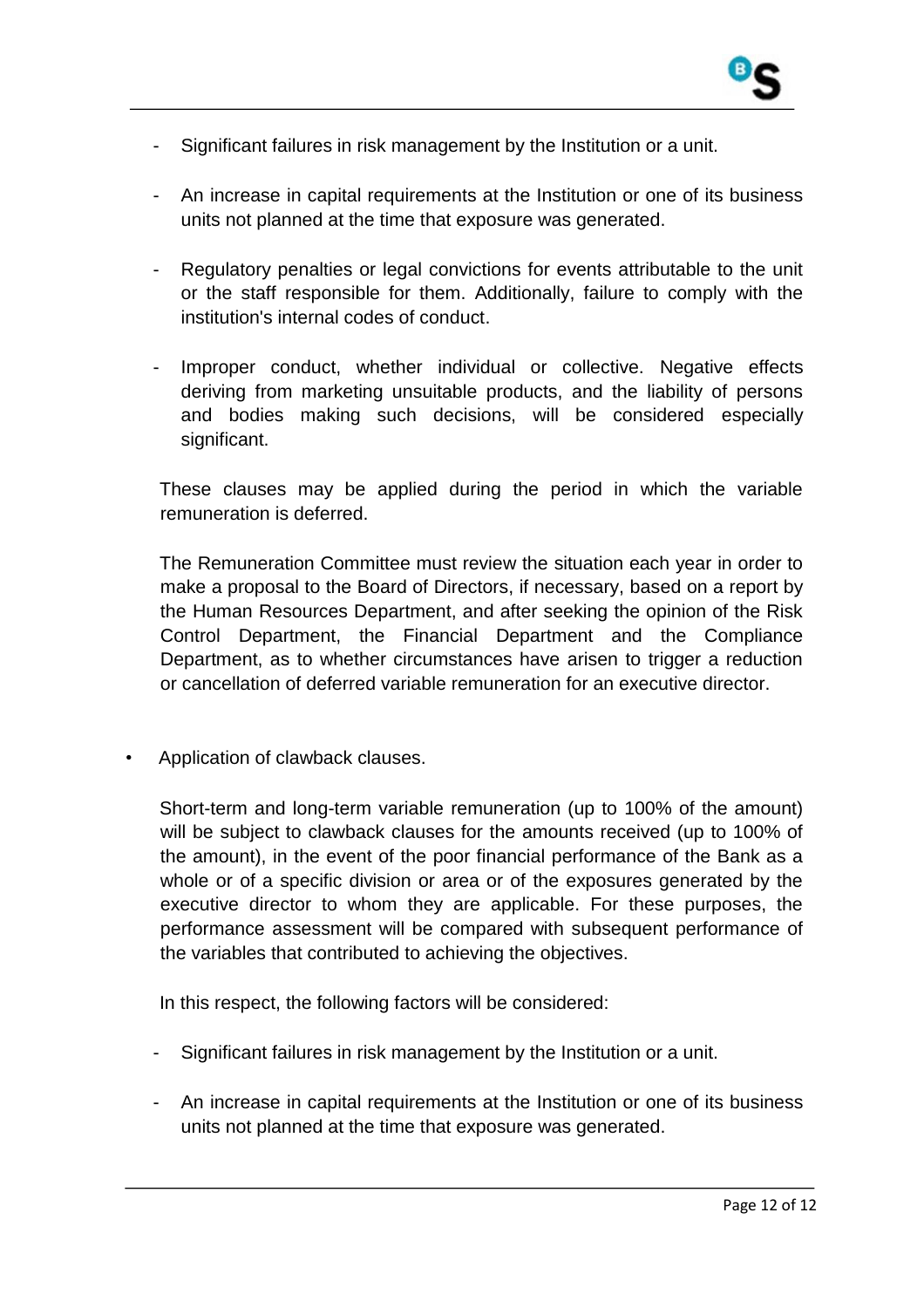

- Regulatory penalties or legal convictions for events attributable to the unit or the staff responsible for them. Additionally, failure to comply with the institution's internal codes of conduct.
- Improper conduct, whether individual or collective. Negative effects deriving from marketing unsuitable products, and the liability of persons and bodies making such decisions, will be considered especially significant.

Application of clawback clauses may be supplementary to the application of malus causes so that, in addition to forfeiting amounts not yet received, the executive director will be required to refund part or all of the amounts already received as short-term variable remuneration and long-term remuneration.

These clauses may be applied from the delivery of the remuneration until the end of the last lock-up period for same.

The Remuneration Committee must review the situation each year in order to make a proposal to the Board of Directors, if necessary, based on a report by the Human Resources Department, and after seeking the opinion of the Risk Control Department, the Financial Department and the Compliance Department, as to whether circumstances have arisen to trigger the clawback of variable remuneration received by an executive director, depending on the characteristics and circumstances of each particular case.

• Payments for early termination of contract and post-contractual noncompetition.

Compensation for termination is subject to the evaluation of breaches of applicable regulations by the executive director. Poor results or improper conduct of the executive director will not, therefore, be rewarded, and payments will not be made the event of clear breaches by the executive director that justify the immediate cancellation of his/her contract or his/her dismissal.

The Institution may include clauses in contracts for compensation for early termination and payments for post-contractual non-competition, with a limit of two years' remuneration and in force until the first age of ordinary retirement established in the current legislation at any given time. Such clauses must be expressly included in the contracts and approved by the Remuneration Committee.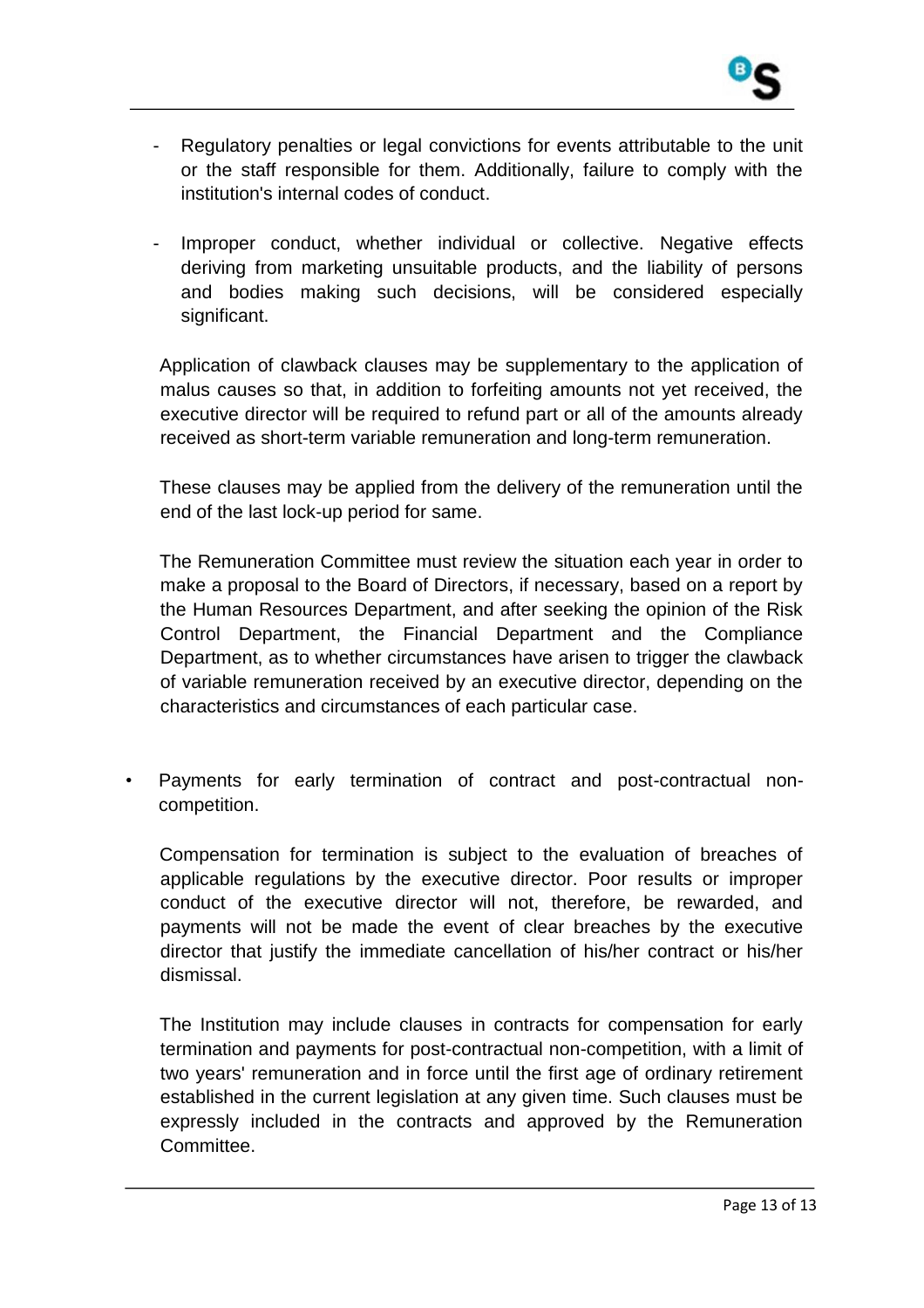

The amounts derived from post-contractual non-competition clauses will be paid quarterly, up to a maximum of the amount of fixed remuneration that would have been paid in the period of non-competition if the executive director had still maintained his/her relationship with the Institution. This amount will be paid in equal instalments over the period in which the noncompetition obligation subsists following contract termination and only if the executive director fulfils the commitment to abstain from competition and has not attained the first age of ordinary retirement under the legislation in force at any given time.

# **3. Banco Sabadell director remuneration.**

On the date of approving this Policy, the composition of the Bank's Board of Directors was as follows:

Executive Directors:

- José Oliu Creus Chairman
- Jaime Guardiola Romojaro Chief Executive Officer (CEO)
- José Luis Negro Rodríguez Director-General Manager
- María José García Beato Director Secretary General
- David Vegara Figueras Director-Chief Risk Officer $1$

Non-Executive Directors

 $\overline{a}$ 

- Anthony Frank Elliott Ball Independent
- Aurora Catá Sala Independent
- Javier Echenique Landiribar Independent
- Pedro Fontana García Independent
- María Teresa García Milá Lloveras Independent
- George Donald Johnston Independent
- David Martínez Guzmán Proprietary
- José Manuel Martínez Martínez Independent
- José Ramón Martínez Sufrategui Independent
- Manuel Valls Morató Independent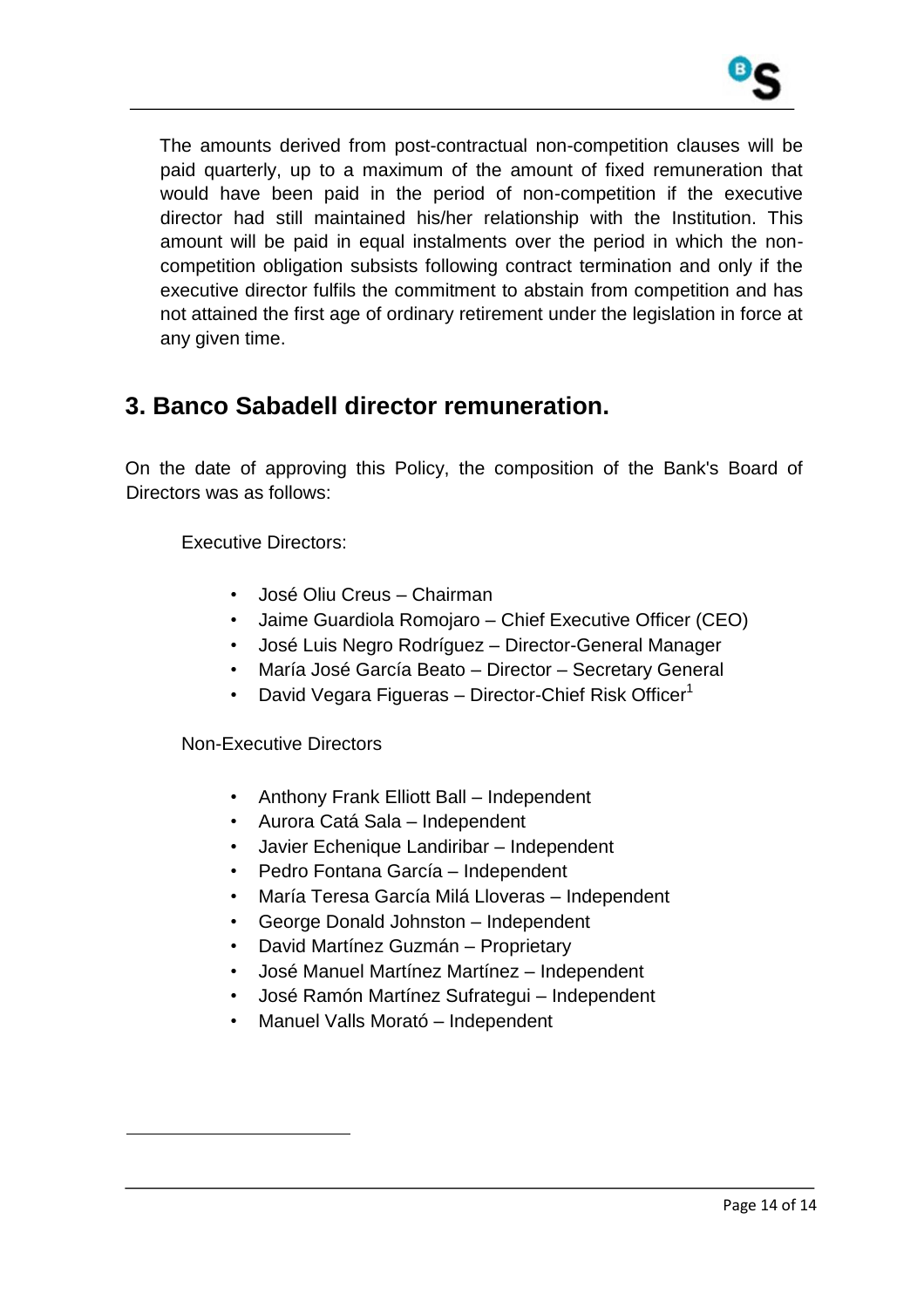

#### **3.1. Remuneration for directors in their capacity as members of the Board of Directors.**

While this policy is in force and until such time as it is amended, the overall maximum limit of remuneration for directors for their duties as members of the Board of Directors, pursuant to the provisions of Article 85 of the Articles of Association of Banco Sabadell, is 3 million euro per year. This maximum limit is the same as the limit set for 2018. Remuneration will be set annually within this limit by the Board of Directors subject to a favourable report from the Remuneration Committee.

Individual remuneration for members of the Board of Directors was reduced in 2009 and again in 2013, and has since remained unchanged. The reports on director remuneration in Spain compiled by KPMG and Spencer Stuart, and Board and Committee remuneration at the leading Spanish financial institutions, were used in 2019 to determine the remuneration for the Board of Directors.

In 2019, the remuneration for members of the Board of Directors approved on 31 January 2019 by the Board of Directors in accordance with market parameters, within the established overall total amount, is as follows:

|                           | Remuneration                |                             |
|---------------------------|-----------------------------|-----------------------------|
|                           |                             | Per diem attendance<br>fees |
|                           |                             | (per meeting)               |
| Chairman                  | 175,650 euro                | 5,273 euro                  |
| Vice-Chairman             | 95,250 euro                 | 2,886 euro                  |
| Rest of members           | 75,000 euro                 | 2,272 euro                  |
| Lead Independent Director | 22,000 euro<br>(additional) |                             |

Non-executive directors also collect the following remuneration for chairing or being members of Board committees:

| <b>Audit and Control Committee</b> | Chairman | 40,000 euro |
|------------------------------------|----------|-------------|
|                                    | Member   | 20,000 euro |
| <b>Appointments Committee</b>      | Chairman | 20,000 euro |
|                                    | Member   | 10,000 euro |
|                                    |          |             |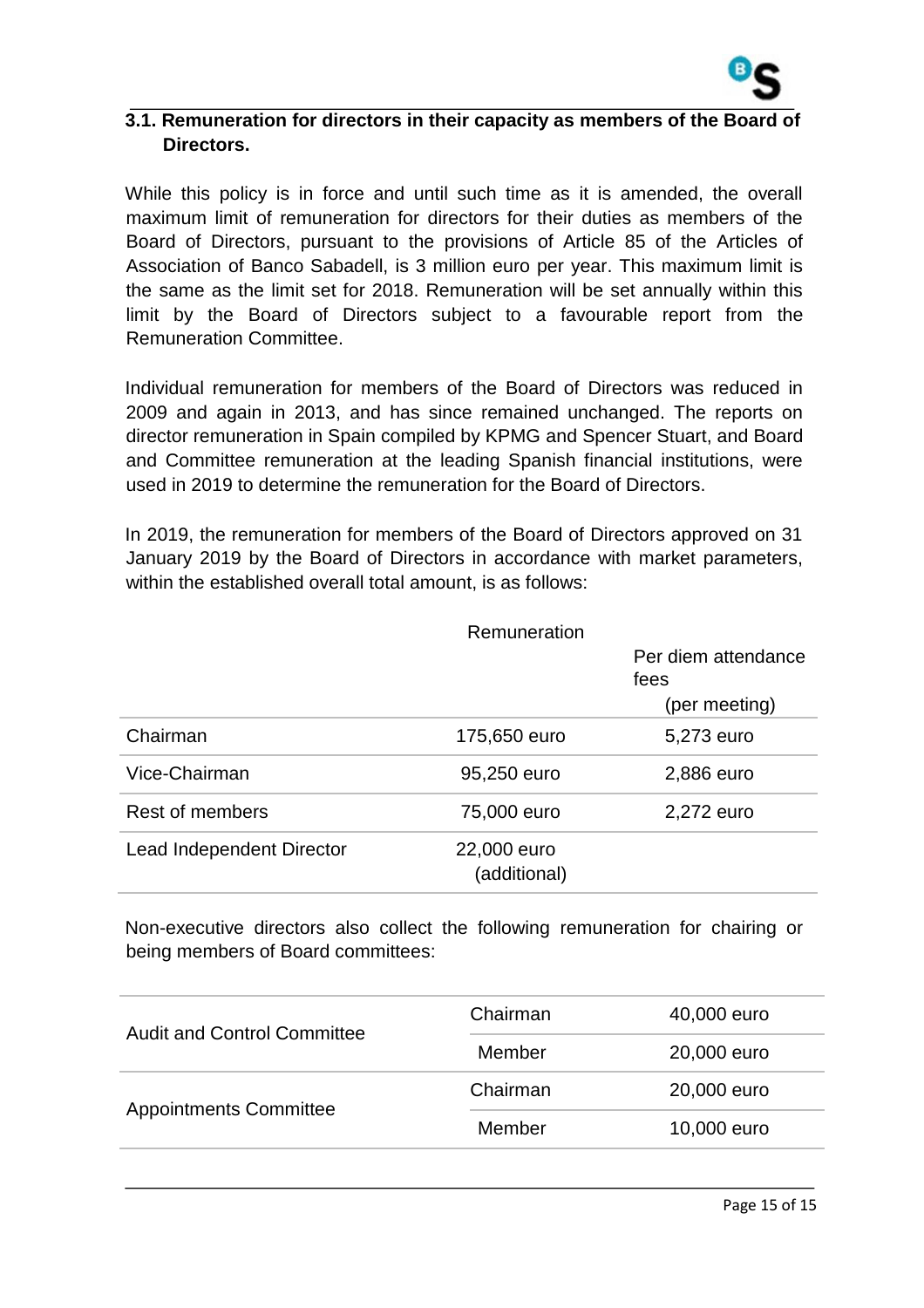

| <b>Remuneration Committee</b> | Chairman              | 40,000 euro |
|-------------------------------|-----------------------|-------------|
|                               | Member<br>20,000 euro |             |
|                               | Chairman              | 70,000 euro |
| <b>Risk Committee</b>         | Member                | 20,000 euro |
| <b>Executive Committee</b>    | Member                | 80,000 euro |

Directors sitting on Advisory Boards will receive the following remuneration in 2019: the Chair of the Sabadell Guipuzcoano Advisory Board will receive at most 30,600 euro.

Non-executive directors do not qualify for the remuneration or the benefits that apply to Bank employees, and they are not included in the providential plans or long-term incentive schemes.

The Annual Report on Director Remuneration will provide an itemised breakdown of the amounts to be received by each director for their non-executive functions during the corresponding year. This report will be published on the Spanish National Securities Market Commission (CNMV) website and on the Banco Sabadell website, and will be submitted for approval by the General Meeting of Shareholders.

#### **3.2. Remuneration for directors for performing executive functions.**

In addition to their remuneration as members of the Board of Directors, executive directors are remunerated for performing executive duties, in accordance with the provisions of article 50 of the Articles of Association, under the same headings as Banco Sabadell's senior management.

The remuneration system for executive directors consists of the following:

a) Fixed remuneration:

Based on a proposal by the Remuneration Committee, on 31 January 2019, the Board of Directors approved the following individual amounts for 2019:

- The fixed salary of the Chairman, the CEO, the Director-General Manager and the Director-Secretary General is the same as in 2018. In this regard,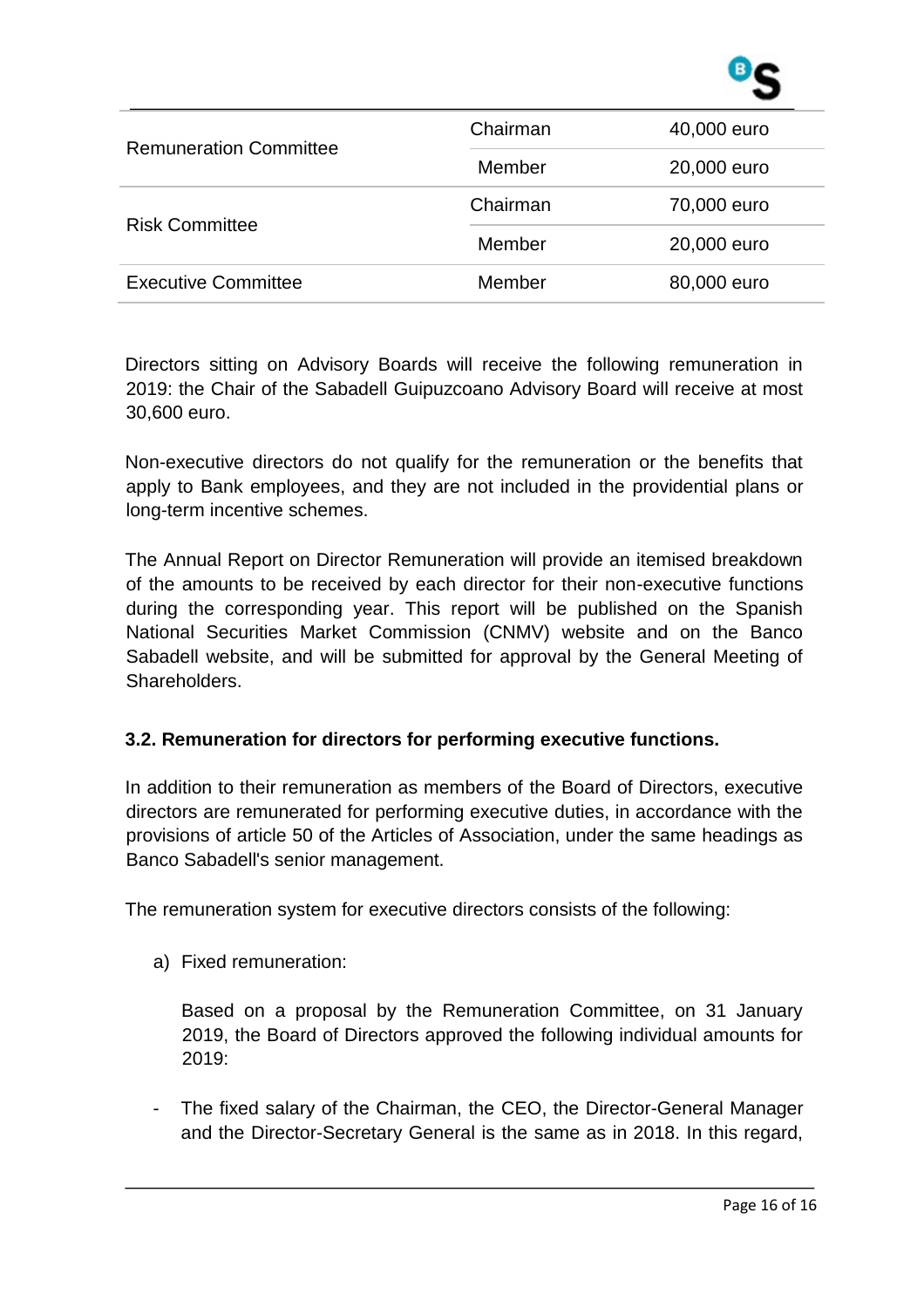

the fixed salary consists of 1,701,000 euro for the Chairman, 1,350,000 euro in cash for the CEO, 705,000 euro for the Director-General Manager and 500,000 euro for the Director- Secretary General. For the new executive director, Chief Risk Officer, it will be 450,000 euro.

The benefits established by the Bank for all employees, in the same conditions as the other beneficiaries.

Under this heading, executive directors are expected to collect similar amounts in 2019 as in 2018, when it totalled 69,680 euro.

Pension plans and providential schemes in the terms derived from the existing contractual commitments.

Banco Sabadell's contribution in 2019 is expected to amount to approximately 36,071 euro for the Chairman, 955,023 euro for the CEO (due to interest rate and income base adjustments), 18,261 euro for the Director-General Manager, 703,023 euro for the Director-Secretary General and 85,500 euro for the Director-Chief Risk Officer.

The information on benefits and the Bank's contributions to pension plans or providential schemes will be itemised in detail for each director in the Annual Report on Director Remuneration that will be published each year on the websites of the CNMV and of Banco Sabadell.

While this policy is in force, the overall maximum fixed remuneration for all executive directors, within which the Board of Directors will set the individual remuneration on the basis of a favourable report from the Remuneration Committee, will be 8 million euro per year, which includes both cash remuneration established by the Board of Directors and benefits as well as pension and providential schemes in accordance with the terms of their contracts; that maximum limit will subsist until this Directors Remuneration Policy is amended.

The information on the fixed salary relating to executive directors and on benefits and the Bank's contributions to pension plans or providential schemes will be itemised in detail for each director in the Annual Report on Director Remuneration that will be published each year on the websites of the CNMV and of Banco Sabadell, and will be submitted for approval by the General Meeting of Shareholders.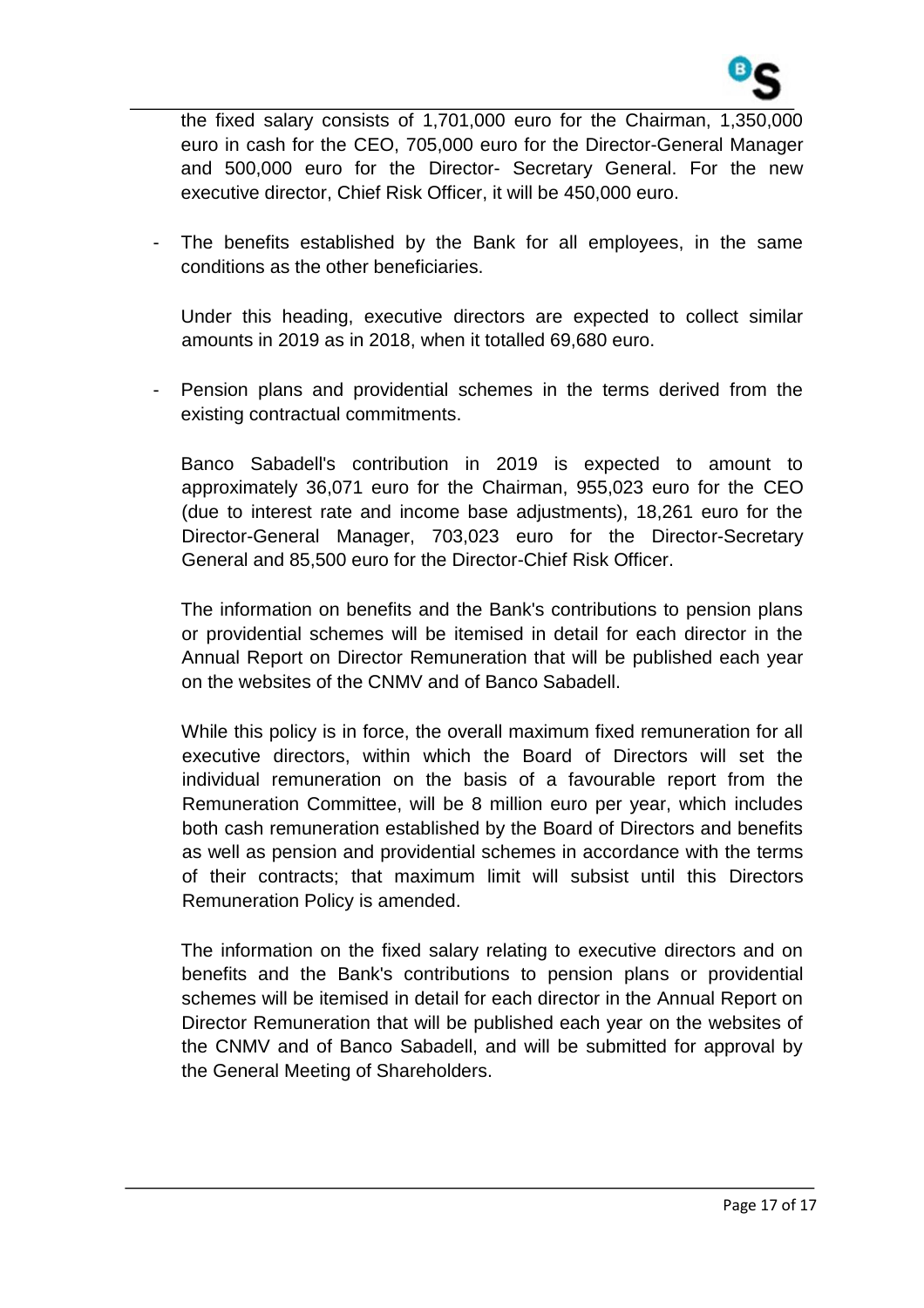

b) Short-term variable remuneration:

The target amount of short-term variable remuneration established for 2019 by the Board of Directors remains unchanged with respect to 2018. In this connection, this amount is as follows: the Chairman: 1,300,000 euro; the CEO 1,100,000 euro; the Director-General Manager: 350,000 euro; and the Director-Secretary General: 220,000 euro. In the case of the Director-Chief Risk Officer, it will be 100,000 euro.

To calculate the short-term variable remuneration for 2019, the following objectives were established, and were approved by the Board of Directors on 31 January 2019, as detailed in the Annual Report on Director Remuneration. Those for the other years covered by this Policy will be detailed in the corresponding Annual Reports on Director Remuneration.

During the term of this policy, the overall maximum limit of target variable remuneration for all executive directors, within which the Board of Directors will set the individual targets on the basis of a favourable report from the Remuneration Committee, will be 5 million euro per year in the event of 100% attainment of the established objectives, and this limit may be exceeded by the percentages corresponding to over-achievement up to 200% if approved by the General Meeting of Shareholders; that limit will subsist until such time as the Directors Remuneration Policy is amended.

- c) Long-term remuneration:
	- The executive directors are beneficiaries of the following incentive plans granted in previous years and still current:
		- o Supplementary long-term incentive 2016-2019 linked to the appreciation by the Banco Sabadell share ("ICLP2016"), approved by the General Meeting of Shareholders on 31 March 2016. The Chairman is assigned 1,600,000 rights; the CEO is assigned 1,400,000 rights; and the Director-General Manager is assigned 800,000 rights.
		- o Supplementary long-term incentive based on the increase in the value of the shares of Banco Sabadell 2017-2020 ("the Incentive"), approved by the General Meeting of Shareholders on 30 March 2017, which will be paid entirely in shares of Banco Sabadell.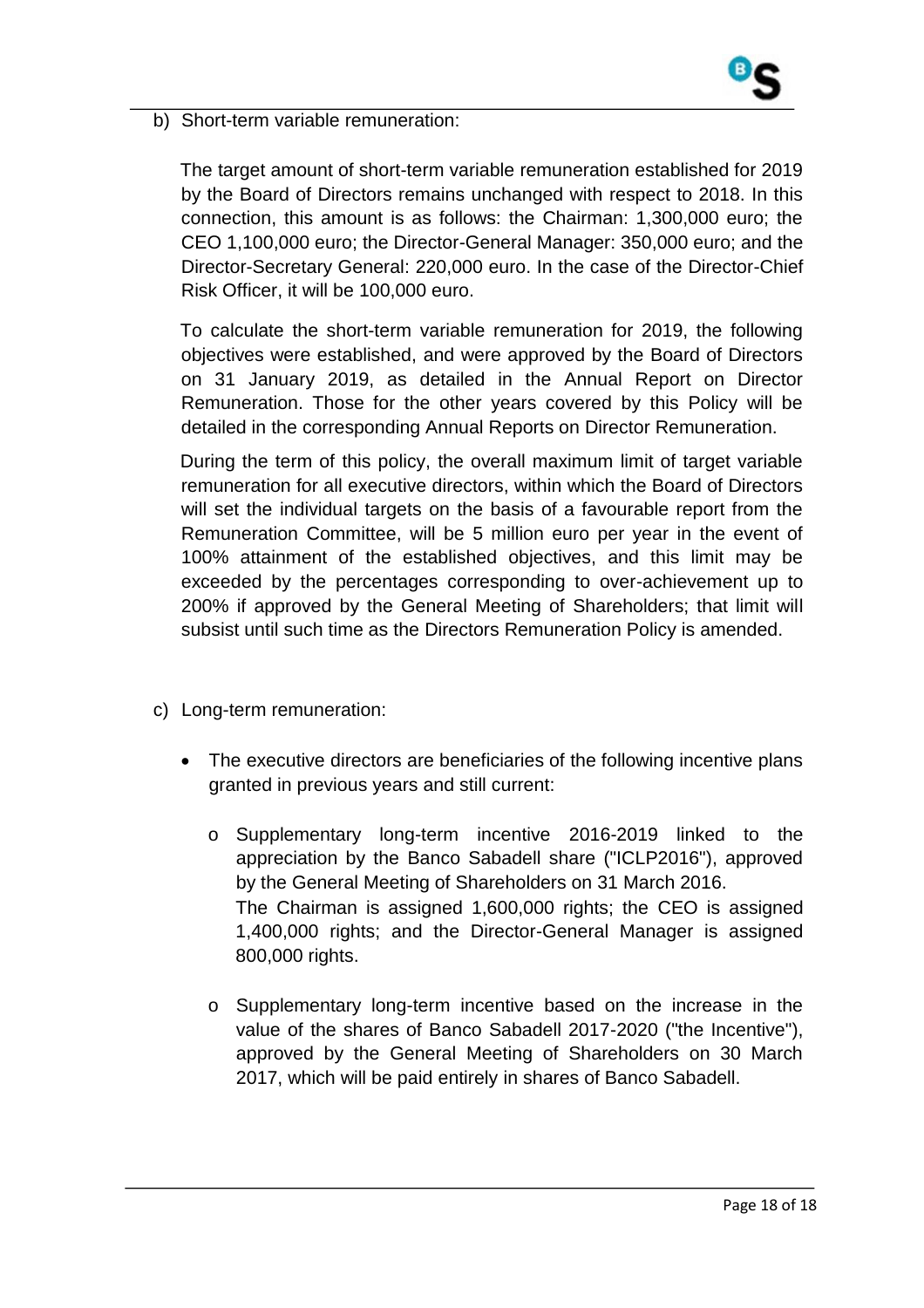

The Chairman is assigned 1,700,000 rights; the CEO is assigned 1,500,000 rights; and the Director-General Manager is assigned 800,000 rights.

o Supplementary long-term incentive based on the increase in the value of the shares of Banco Sabadell 2018-2021 (the "Incentive"), approved by the General Meeting of Shareholders on 19 April 2018, which will be paid 55% by delivery of Banco de Sabadell shares, and the remaining 45% in cash.

On the basis of fulfilment of the objectives for 2018, the Chairman vested 1,275,000 rights, i.e. 75% of the rights assigned initially; the CEO consolidated 1,125,000 rights, i.e. 75% of the rights assigned initially; the Director-General Manager consolidated 600,000 rights, i.e. 75% of the rights assigned initially; and the Director-Secretary General consolidated 720,000 rights, i.e. 90% of the rights assigned initially.

 At its meeting of 31 January 2019, at the proposal of the Remuneration Committee, the Board of Directors approved a new long-term remuneration system, based on the fulfilment of annual and multi-year objectives and setting a target amount (amount to be received in the event of 100% compliance with targets) equivalent to a percentage of the fixed salary, of 30% (Chairman and CEO) or 25% (Director-General Manager, Director-Secretary General and Director-Chief Risk Officer).

The amounts of this system may be maintained, reduced or increased (respecting, in any case, the limit of the ratio between fixed and variable remuneration items described in section 2.2 of this Policy) depending on the fulfilment of certain annual objectives. Subsequently, the adjusted amounts will be subject in turn to the fulfilment of certain multiyear objectives and their payment will depend on it. The established objectives will be described in the Annual Report on Director Remuneration.

In any case, once the annual objectives have been measured, the adjusted amounts will be subject to the requirements on deferral and payment in capital instruments described in section 2.2 of this Policy.

The overall maximum long-term incentive limit will be determined by the corresponding resolution of the General Meeting of Shareholders in each year and, in the case of any alternative long-term remuneration system not subject to the approval of the General Meeting of Shareholders and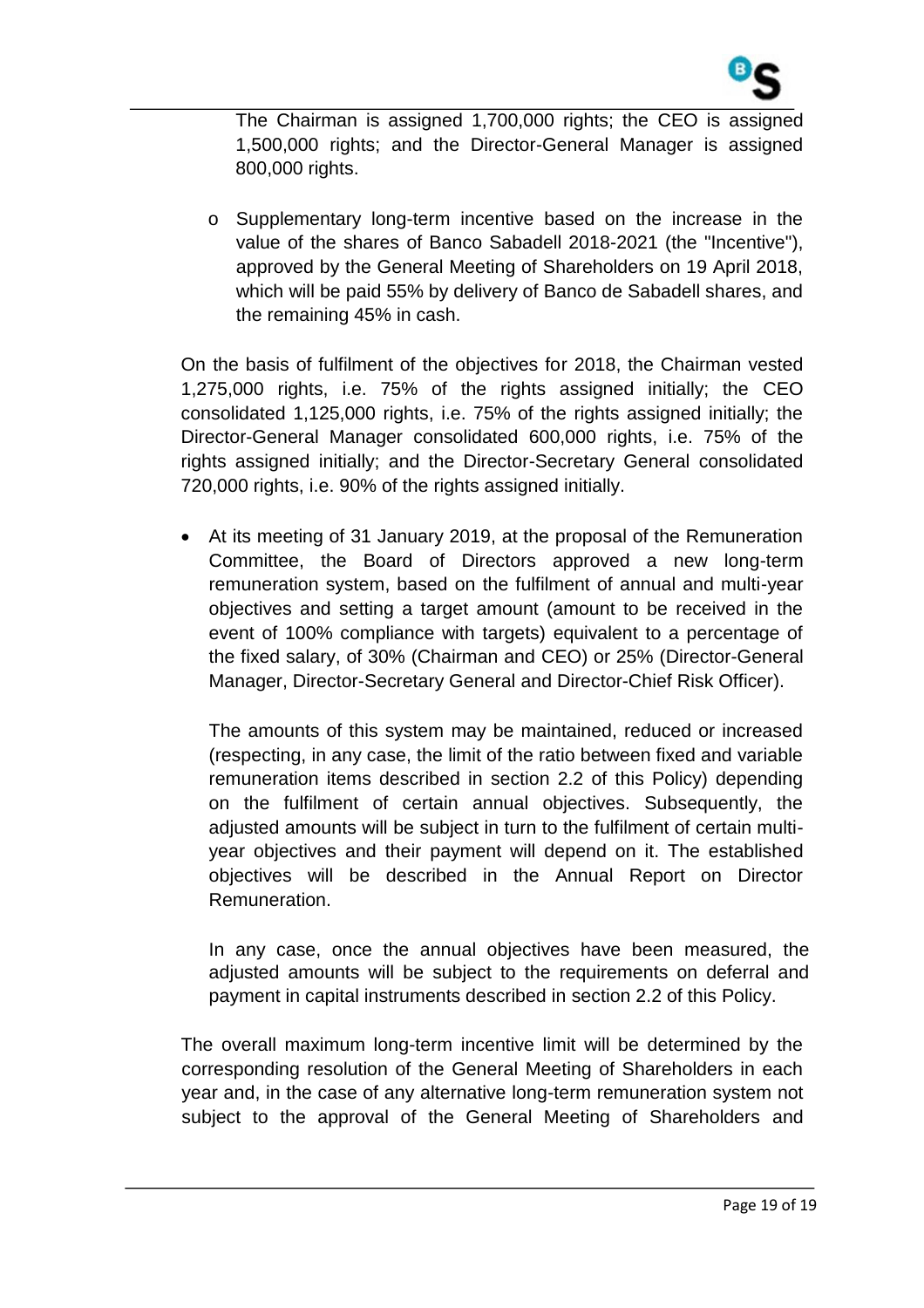

approved by the Board of Directors, its maximum amount will not exceed 2 million euro annually.

#### **3.3. Executive directors' contracts.**

Executive directors' contracts conform to the usual parameters in senior management contracts and meet the legal requirements for contracts of this type, on the basis of the following main terms and conditions:

- Duration: The contracts are indefinite.
- Fixed remuneration: The contracts provide for the payment of fixed remuneration to executive directors under the terms and conditions detailed above.
- Variable remuneration: The contracts provide for the payment of variable remuneration to executive directors under the terms and conditions detailed above.
- Providential schemes: The contracts provide for executive directors' participation in the providential schemes, under the terms and conditions detailed above.
- Benefits: The executive directors' contracts provide for them to enjoy the benefits and flexible remuneration schemes that the Bank has established for its other employees, in the same terms as the latter.
- Confidentiality: The contracts include a confidentiality clause that obliges directors not to disclose, either during the term of the contract or thereafter, any confidential data, procedures, methods, information, or commercial or industrial data referring to the Bank's business or finances.
- Restitution and use of company assets: All material goods, information media, files, documentation, manuals, etc. that the directors have in their possession must be returned to the Bank at the time of termination of the contract.
- Malus and clawback clauses: Clauses of this type apply in the cases defined in this Policy.
- Early termination: Executive directors' contracts provide for indemnity amounting to at most 2 years' total annual remuneration.
- Non-competition: Executive director contracts contain post-contractual noncompetition clauses.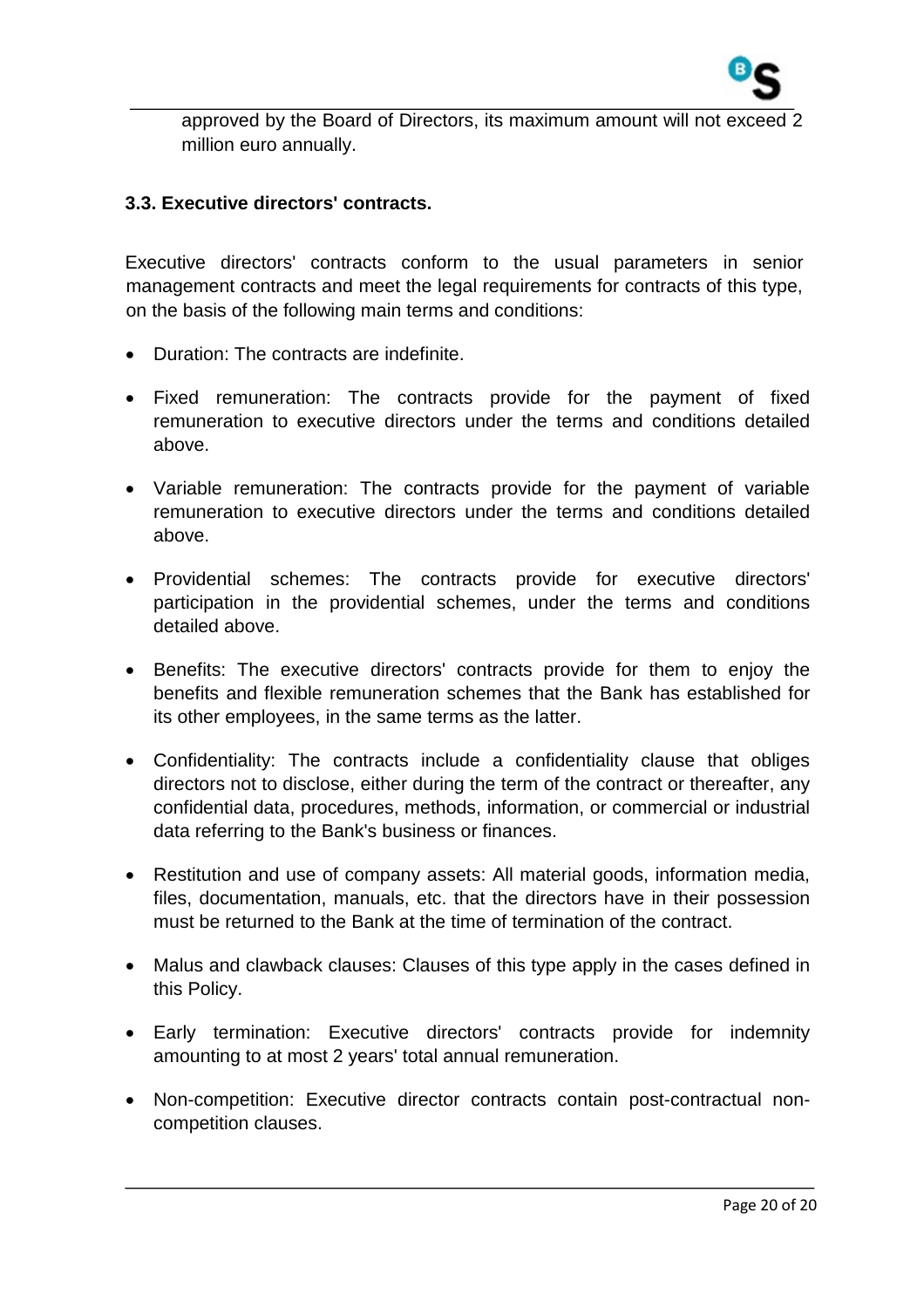

They do not contain any of the other clauses provided in article 529.1 octodecies of the Capital Companies Act.

# **4. Competent bodies**

The Articles of Association of Banco Sabadell set out the competencies of the Board of Directors and its Committees. The Board of Directors Regulation, published on Banco Sabadell's corporate website, sets out the terms of reference for the Board of Directors and its committees, establishing their powers and basic rules of operation and organisation, in line with the regulations applicable to listed companies and credit institutions.

In accordance with the provisions of the Capital Companies Act, the Board of Directors is vested with the non-delegable power to determine the company's general policies and strategies and to make decisions regarding the remuneration of the directors, within the framework of the Articles of Association and of any Directors Remuneration Policy that may be adopted by the General Meeting of Shareholders.

The duties of the Remuneration Committee of a listed company include proposing to the Board of Directors the remuneration policy for directors and the individual remuneration and other contractual conditions for executive directors, exercising oversight to ensure that they are complied with. The Remuneration Committee has at least the following basic responsibilities as set out in article 14 bis of the Regulation of the Board of Directors: a) making proposals as to the Directors Remuneration Policy to the Board of Directors; b) proposing, to the Board of Directors, the remuneration policy for general managers and others performing senior management functions who report directly to the Board of Directors, the Executive Committees or the Chief Executive Officers, and the individual remuneration and other contractual conditions for executive directors, exercising oversight to ensure that they are complied with; c) regularly reviewing remuneration policy; d) advising on remuneration programmes based on shares and/or options; e) periodically reviewing the general principles of remuneration and the remuneration programmes for all employees, and considering whether they conform to those principles; f) ensuring that remuneration is transparent; g) ensuring that any conflicts of interests are not detrimental to the independence of external advisors; and h) verifying the information on remuneration contained in the various corporate documents, including the Report on Director Remuneration.

Each year the Human Resources Department of Banco Sabadell draws up an annual remuneration report to enable the Remuneration Committee to discharge its duties. That report is aimed at providing the Remuneration Committee with the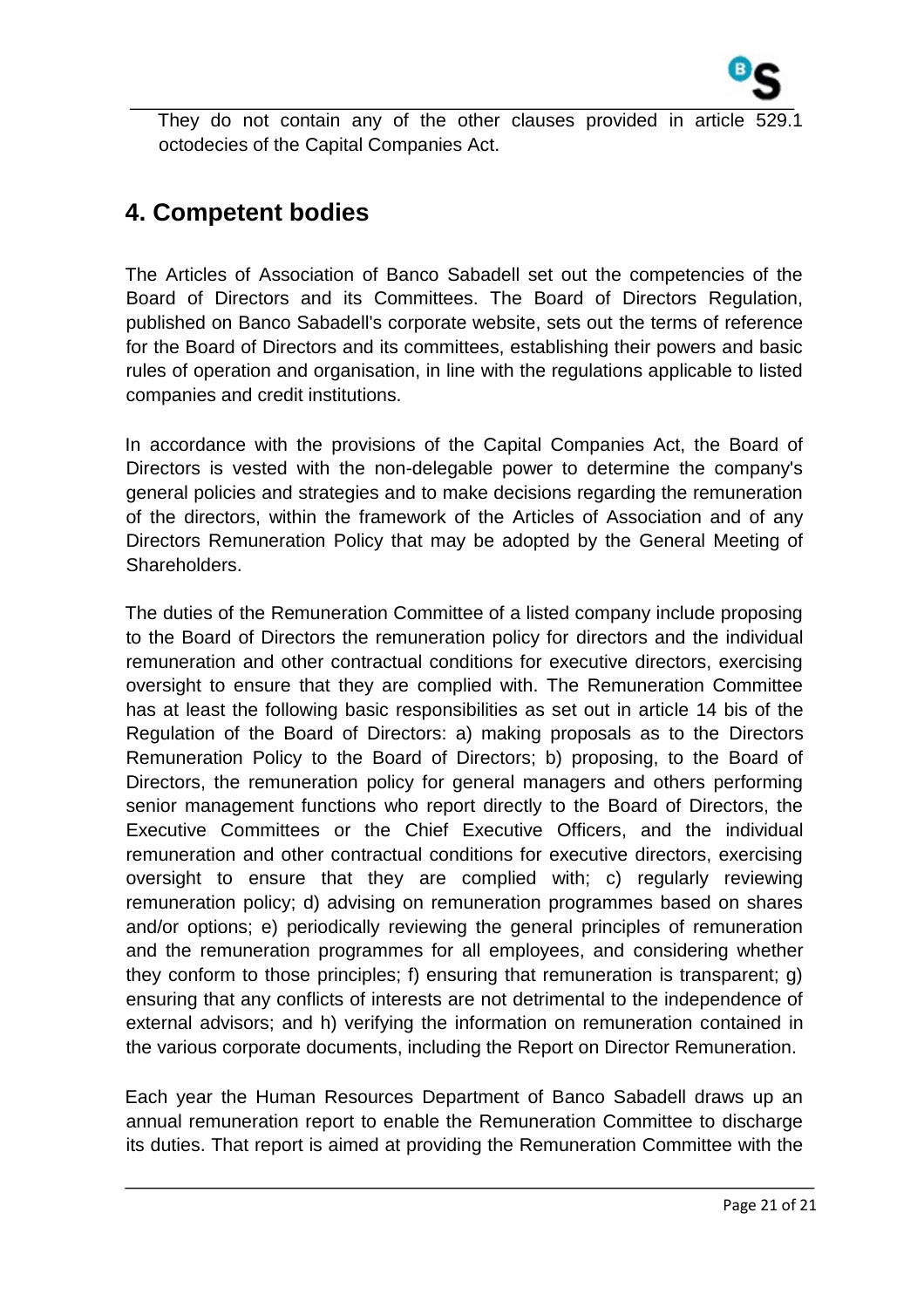

basic information it needs to perform the functions entrusted to it in connection with reviewing the general principles of the Banco Sabadell Group's Remuneration Policy and with supervising the remuneration of Executive Directors, the Bank's senior management and the other persons in the designated staff. In addition to receiving advice from the Bank's internal units, the Remuneration Committee obtains any external advice it may need for that purpose. Additionally, with a view to establishing a Remuneration Policy that is consistent with comparable companies, each year Banco Sabadell uses the Spencer Stuart Board Index 2017 and receives advice from consulting firm Willis Towers Watson to perform a comparative analysis of the remuneration for the Board of Directors, senior executives, members of senior management and the identified staff with respect to the market; the most recent analysis was completed in January 2018.

Proposals by the Remuneration Committee are submitted to the Board of Directors for consideration and, where appropriate, approval. In the case of proposals whose approval corresponds to the General Meeting of Shareholders, the Board of Directors puts them on the agenda of the General Meeting of Shareholders and accompanies the motions with the mandatory reports.

Additionally, in accordance with Article 15 of the Board Regulation, the Risk Committee is responsible for informing the Remuneration Committee as to whether the employee remuneration programmes are coherent with the Bank's risk, capital and liquidity.

The Audit and Control Committee supervises the process of drafting and presenting the regulated financial information, including that related to remuneration, checking for compliance with the law and the correct application of accounting standards.

# **5. Comments on Remuneration Policy in future years.**

In 2019, 2020 and 2021, the three-year period established in article 529 novodecies of the Capital Companies Act, Banco Sabadell plans to maintain the principles, characteristics and items of remuneration for directors both for discharging their duties as members of the Board of Directors and for performing executive functions.

The remuneration system set out in this Policy will also apply to any new executive director who joins the Board of Directors during the term of this Policy, and it will be adapted to the functions assigned to that person and to their responsibilities and professional experience.